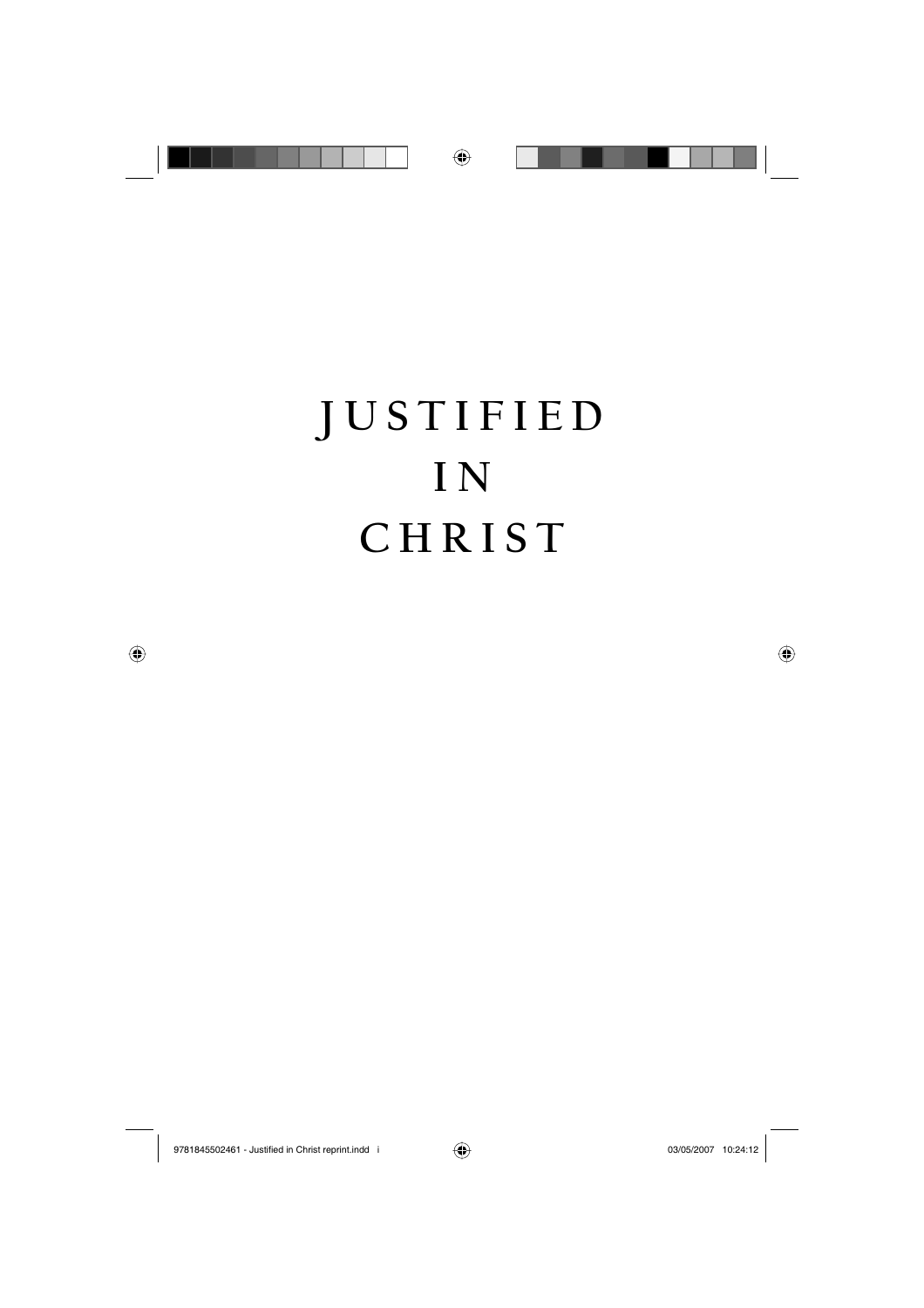| _______ | . |
|---------|---|
|         |   |

 $\bigoplus$ 

 $\bigoplus$ 

 $\mathbb{R}$ 

9781845502461 - Justified in Christ reprint.indd ii 38/05/2007 10:24:18 3/05/2007 10:24:18 3/05/2007 10:24:18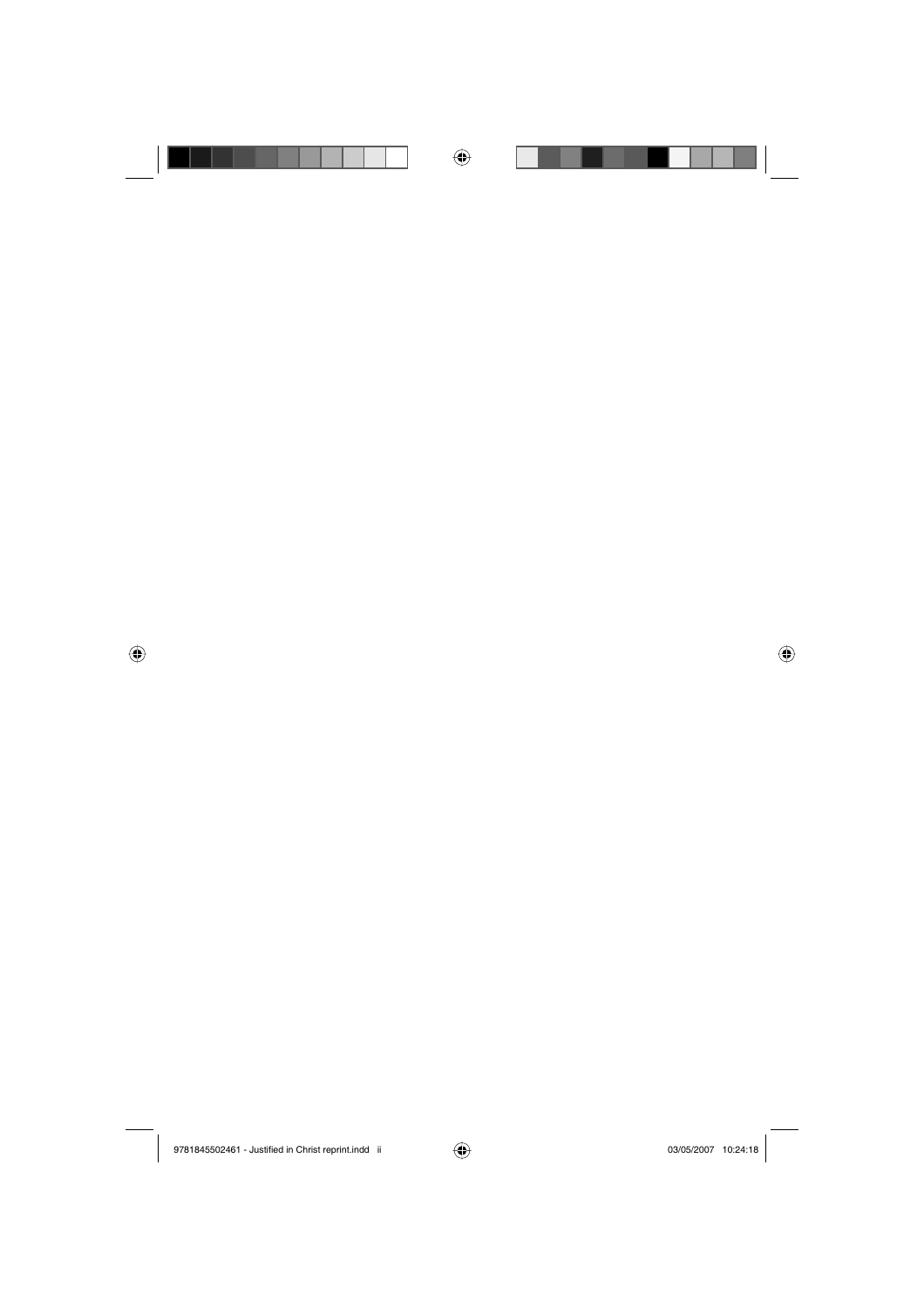

God's plan for us in Justification

*K. Scott Oliphint, ed.*

**MENTOR** 

 $\bigoplus$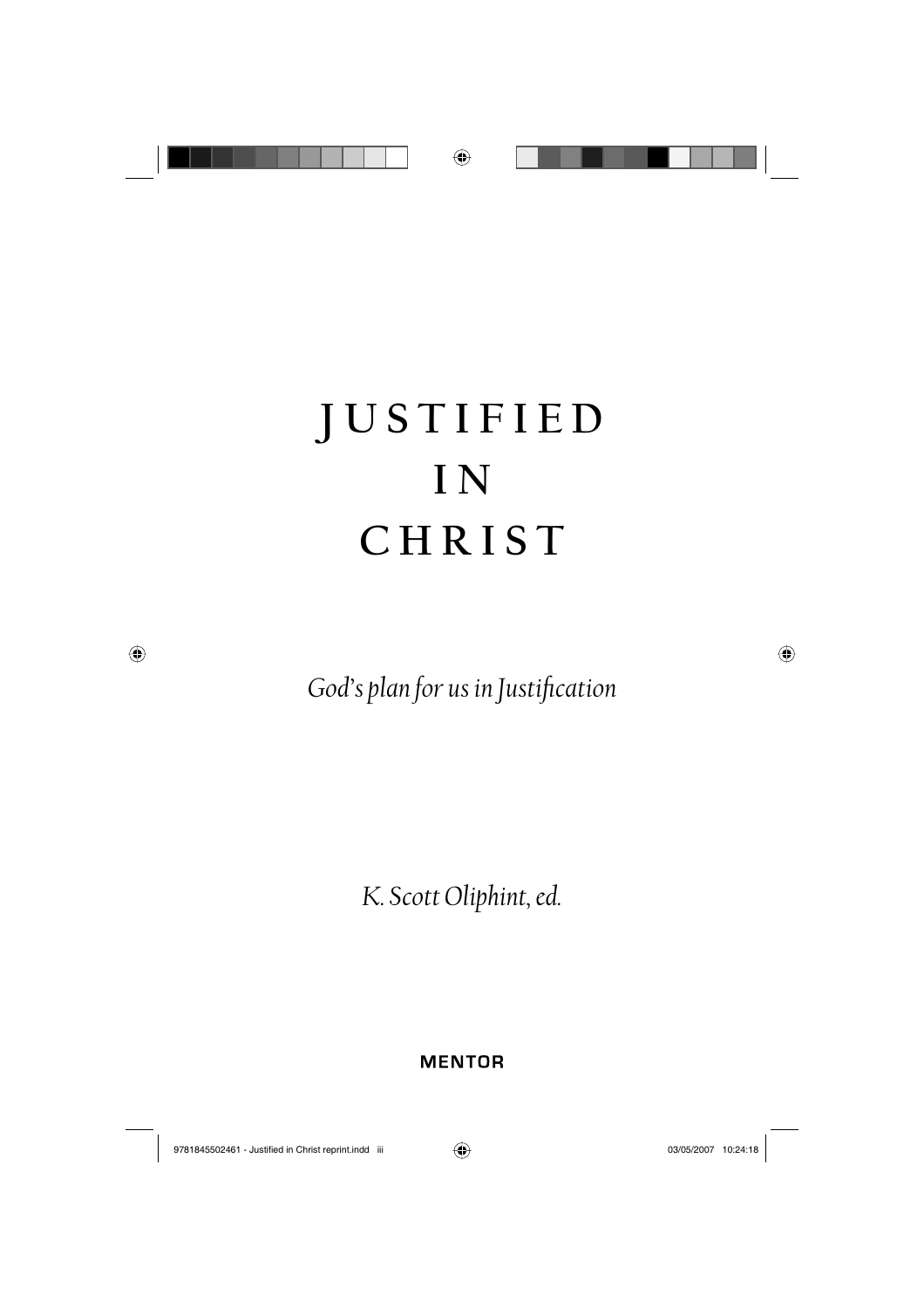

Scripture quotations marked ESV are from *The Holy Bible, English Standard Version*, copyright © 2001 by Crossway Bibles, a division of Good News Publishers. Used by permission. All rights reserved.

*The Imputation of Adam's Sin* by John Murray is reprinted by permission of Wm. B. Eerdmans Publishing Company and P&R Publishing.

> ISBN 1-84550-246-9 ISBN 978-1-84550-246-1

© K. Scott Oliphint

10 9 8 7 6 5 4 3 2 1

Published in 2007 Reprinted 2007 in the Mentor Imprint by Christian Focus Publications, Ltd., Geanies House, Fearn, Ross-shire, IV20 1TW, Great Britain.

www.christianfocus.com

Cover design by Danie Van Straaten

Printed and bound by CPD, Wales

All rights reserved. No part of this publication may be reproduced, stored in a retrieval system, or transmitted, in any form, by any means, electronic, mechanical, photocopying, recording or otherwise without the prior permission of the publisher or a license permitting restricted copying. In the U.K. such licenses are issued by the Copyright Licensing Agency, 90 Tottenham Court Road, London W1P 9HE.

⊕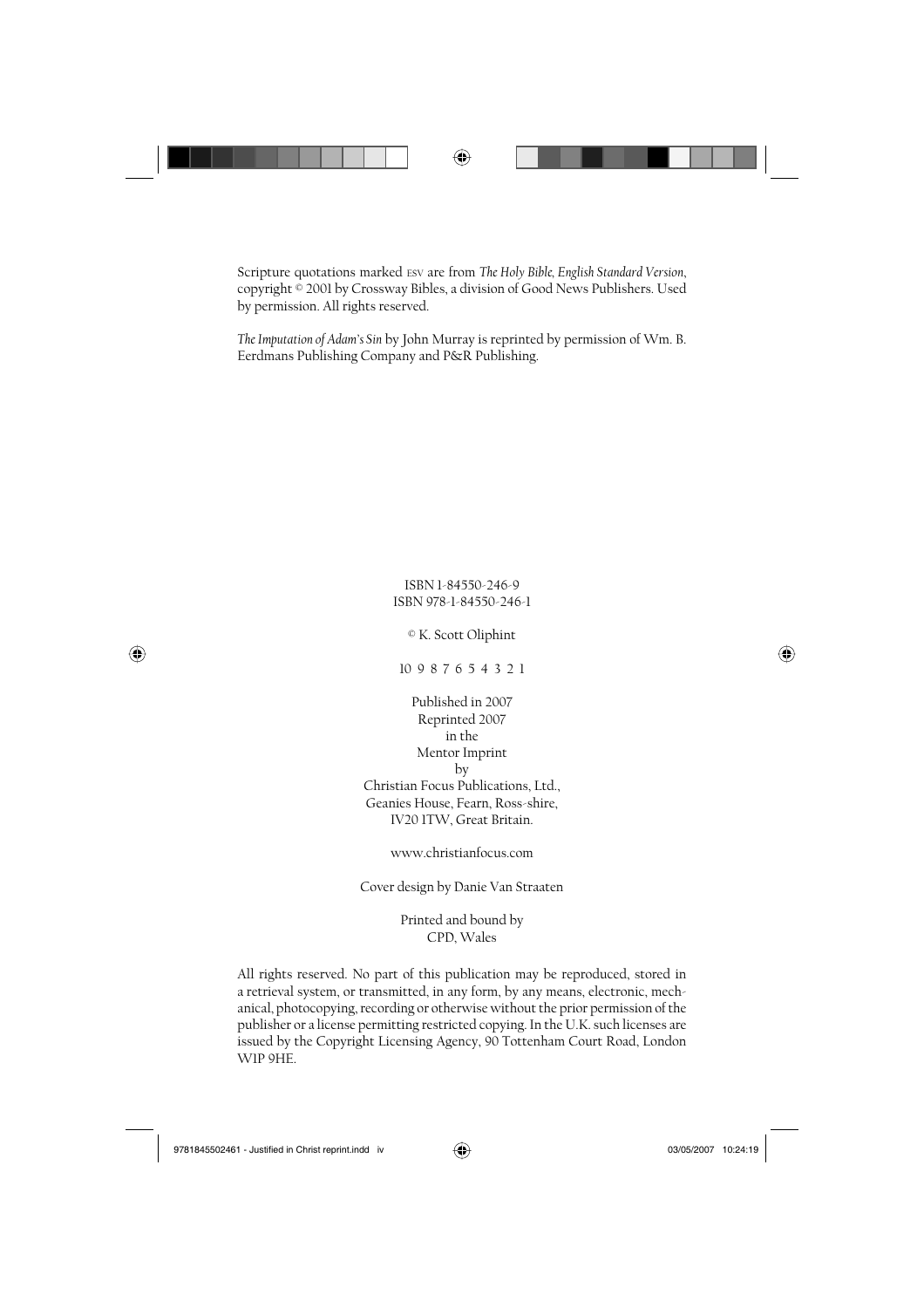

How great presumption is it to condemn the supreme Judge when he freely absolves, so that this answer may not have full force: "I will show mercy on whom I will show mercy"? And yet Moses' intercession, which God restrains in these words, was not to the effect that he should spare no one but that he should wipe away the charge against them even though they were guilty, and absolve them all equally. And on this account, indeed, we say that those who were lost have their sins buried and are justified before God because, as he hates sin, he can love only those whom he has justified. This is a *wonderful plan of justifi cation* that, covered by the righteousness of Christ, they should not tremble at the judgment they deserve, and that while they rightly condemn themselves, they should be accounted righteous outside themselves.

John Calvin, *Institutes,* 3.11.11

⊕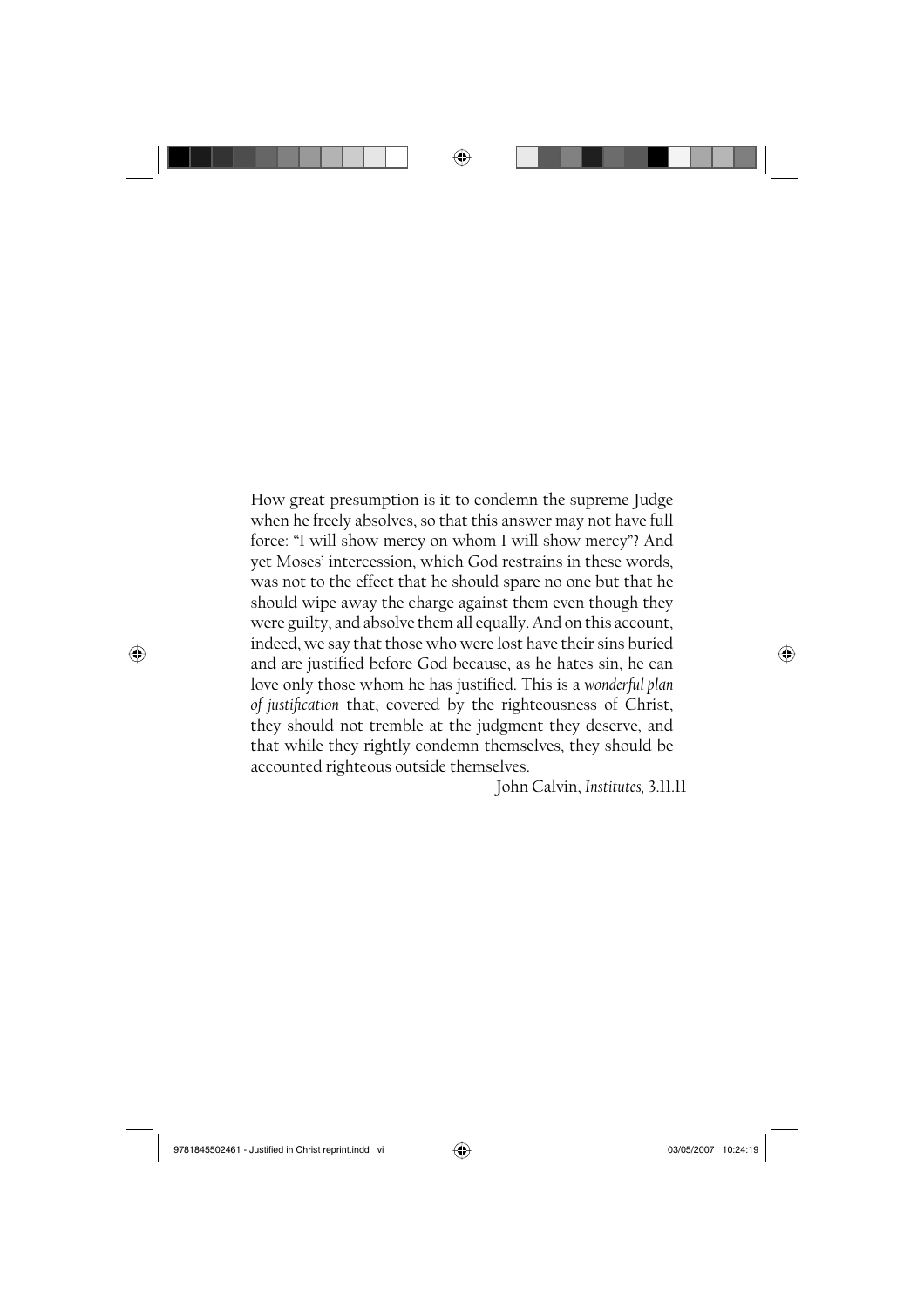

### Introduction: The Justification Crisis

### *Sinclair B. Ferguson*

One does not need to be a seer to recognize that evangelicalism today is experiencing a crisis of fragmentation.

Fifty years ago, to be an evangelical implied a deep commitment to the great creedal verities of historic Christianity. But it also included certain distinctive views about the nature of the work of Christ and how the blessings of salvation are received.<sup>1</sup> At the heart of these lay the authority of Scripture and the twin convictions that the death of Christ involved penal substitution, and that the beginning of the Christian life was marked by justification by faith alone.

Of course there were differences among evangelicals. But by and large there remained much common ground.

The map has now changed, perhaps beyond recognition and possibly permanently. The question "What is an evangelical?" would today receive a wide variety of answers, many of them much less robust than the historical definition.

It has been commonplace in contemporary analyses to comment that evangelicalism has experienced a series of seismic shocks, ranging from the charismatic movement (whose influence is today felt everywhere either in expression or reaction) to the (not unrelated) "worship-wars" with their attendant issues of seeker sensitivity and, in their wake the emerging/emergent church movement. But, all the while, something deeper has been taking place under the surface, the full force of which is now becoming increasingly evident.

9781845502461 - Justified in Christ reprint.indd vii 7818461 03/05/2007 10:24:19

⊕

◈

vii

<sup>&</sup>lt;sup>1</sup> See, for example, the taxonomy of evangelicalism in D. W. Bebbington, *Evangelicalism in Modern Britain* (London, 1989); D. M. Lloyd-Jones *What is an Evangelical?* (London, 1971 )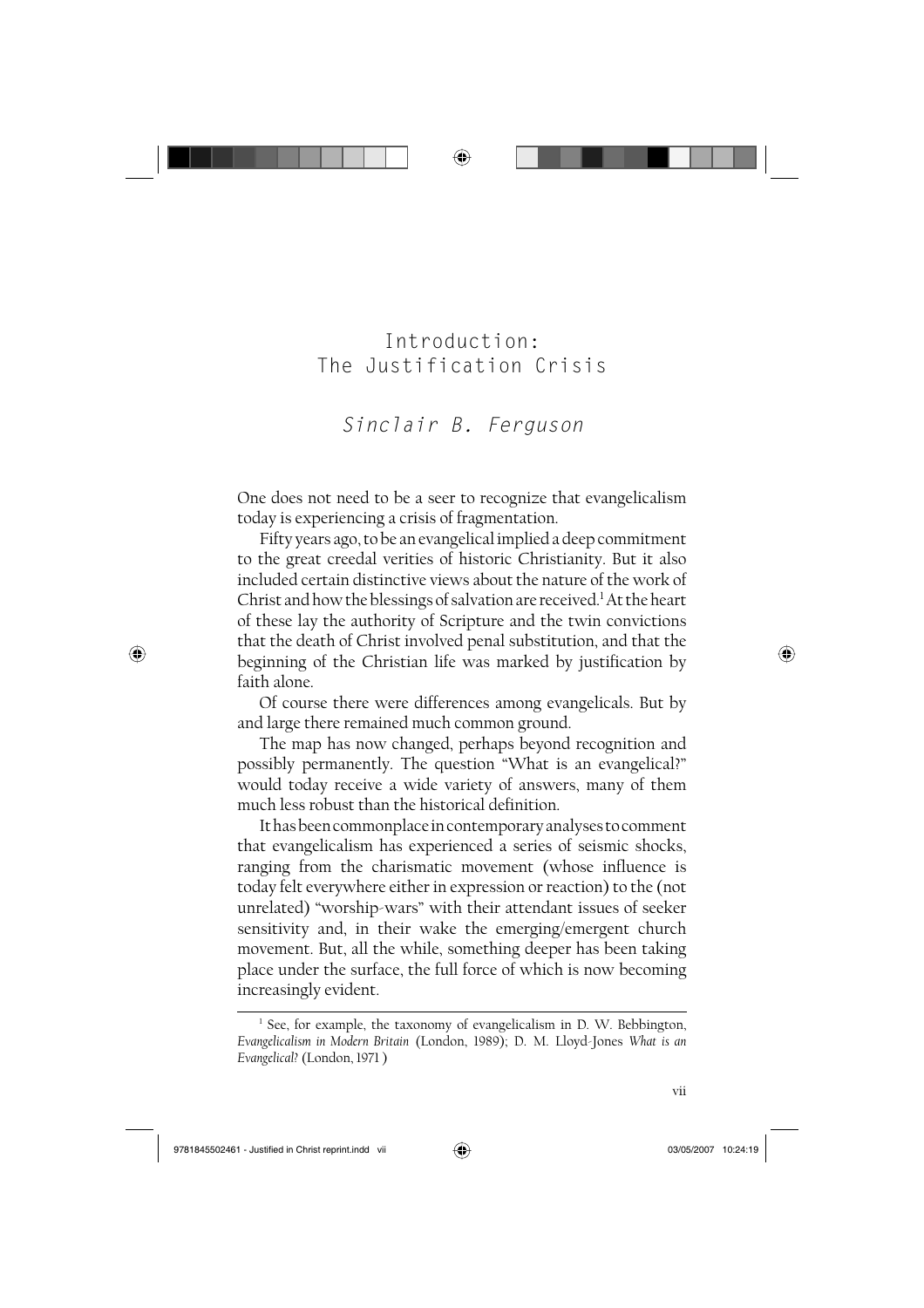

One index that this "something else" would soon emerge should have been evident from the books produced by evangelical publishers, by the nature of pulpit rhetoric, and the themes of the conferences and seminars evangelicals organized and attended. One great theme tended to be overlooked. Sadly, it was one of the defi ning themes of historic evangelicalism: *Jesus Christ, his Person and Work.* Doubtless it was always assumed. But throughout the middle period of the twentieth century evangelical literature paid scant attention to this central theme of the gospel or to the way in which union with Christ brings the Christian every spiritual blessing (Eph. 1:3). The most substantial literature published in the period tended to be reprints of earlier works. Despite the best efforts of a small number of scholars (particular tribute should be paid here to the late Leon Morris) it was probably not until the publication in 1986 of John Stott's *The Cross of Christ* that a prominent evangelical drew attention to the theme that had been so missing from book catalogues. And it would surely be safe to say that the sales of even Dr. Stott's widely praised and appreciated work pale by comparison with the sales of *The Purpose Driven Life*. It would be fascinating to know how well a book entitled *The Cross-Driven Life* would have sold.

There have been signs of hope, of course. Some of them have taken publishers by surprise (when J. I. Packer's *Knowing God* was first published in England the print run was about as small as was viable and the publisher was heard to say that they did not know whether there would be many people really interested in a volume with such a title). But that notwithstanding, gone was the conviction that what people needed most of all was the knowledge of God the Trinity, and an understanding of Jesus Christ and his work and the grace and truth that are to be found in him. Martin Luther's cry, "Blessed be all those prophets who say to the people of Christ, 'Cross, cross' …"2 was relegated to a lower division. "How to" deal with fears, problems, pain, and low self-esteem, and having a good marriage and raising model children became the new evangelical agenda.

Without realizing that it was happening, evangelicalism had developed into a caricature of itself. Something inherently and

⊕

<sup>2</sup> Thesis 92 of The Ninety Five Theses of Martin Luther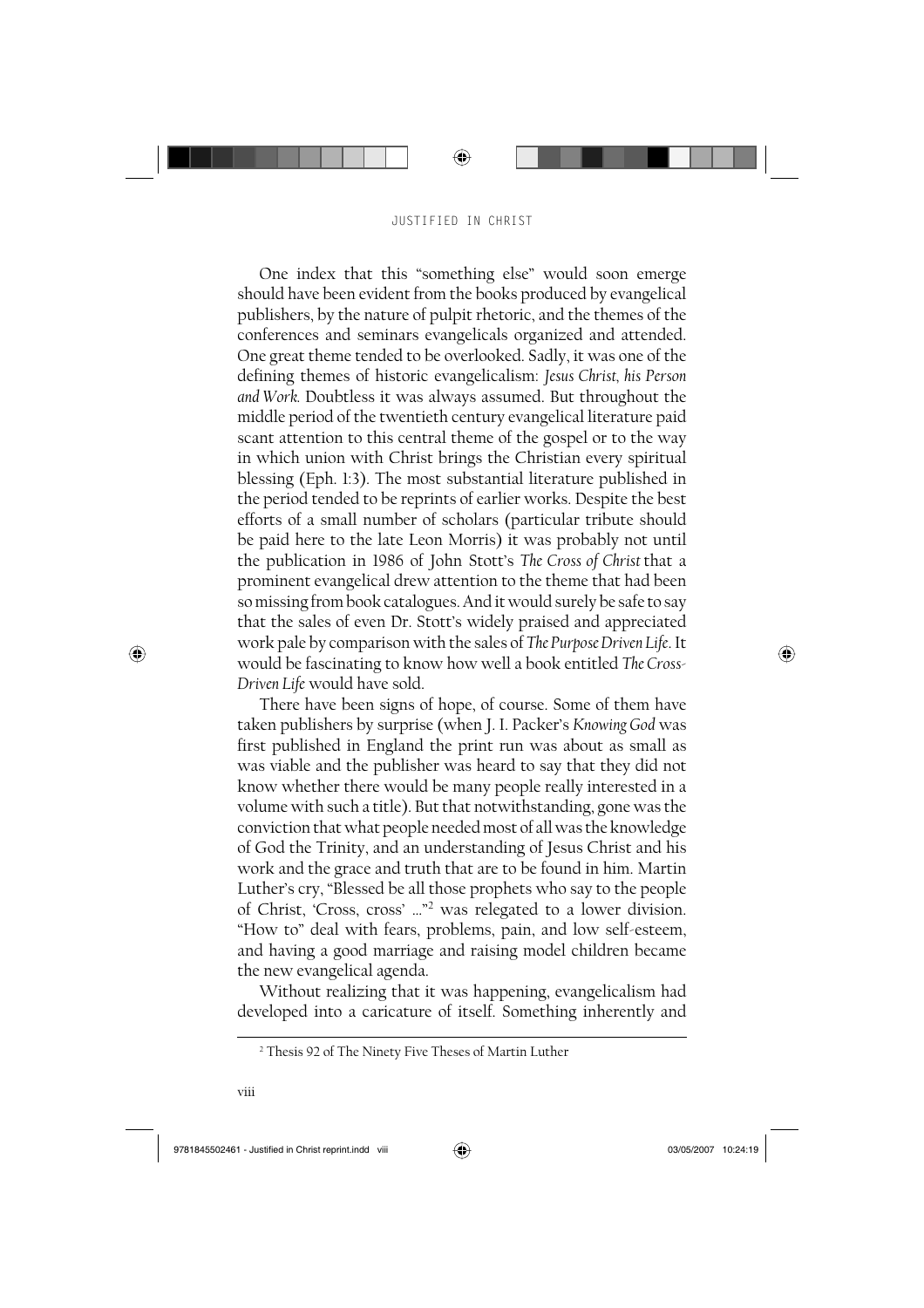

importantly present in its genetic structure became exaggerated out of all proportion: expressing things charitably, how salvation becomes mine now obscured how salvation was accomplished by Christ. In technical theological terms the *ordo salutis* concerns (how does salvation work out?) obscured *historia salutis* (what did God do in history to accomplish salvation?). At its worst the theme of *my life* obscured knowledge of the significance of *Christ's death*.

Curiously – or was it so strange after all? – this style of evangelicalism expressed patterns of thought that had certain parallels to the earlier liberal theology of Friedrich Schleiermacher (1768– 1834).

In his own way, Schleiermacher had patented and branded a "seeker sensitive" theology that (he certainly believed) made the gospel relevant to his contemporaries – "the cultured despisers of religion"3 who, under the spell of the Enlightenment had given up on the possibility that Christian doctrine could be true. For them the knowledge of God was no longer attainable. Kant's critique of reason had limited it to the knowledge of the phenomenal realm; access to the noumenal was barred. Schleiermacher, refusing to believe that all was lost, turned things on their head, stressing that the essence of true Christian faith was the feeling or sense of absolute dependence upon God.

Schleiermacher thus fathered modern theology and launched a trend that would lead to that theology eventually becoming little more than religious anthropology, the study of religious experience. Thus in our own day departments or faculties of theology or divinity in many centers of higher learning have undergone a name-change to become departments or faculties of religion. The detritus of this in the modern world is the extent to which – not least among Christians – the "self" and its development has become the great (and very individualized) project of the hour. The knowledge of the person and work of Christ, clear thinking about the nature of justification and its grounds, and its relationship to and differences from sanctification  $-$  the issues to which Christians in earlier generations had given so much attention –

⊕

⊕

ix

<sup>3</sup> The allusion is to his famous earlier work, *Religion: Speeches to its Cultured Despisers* (1799).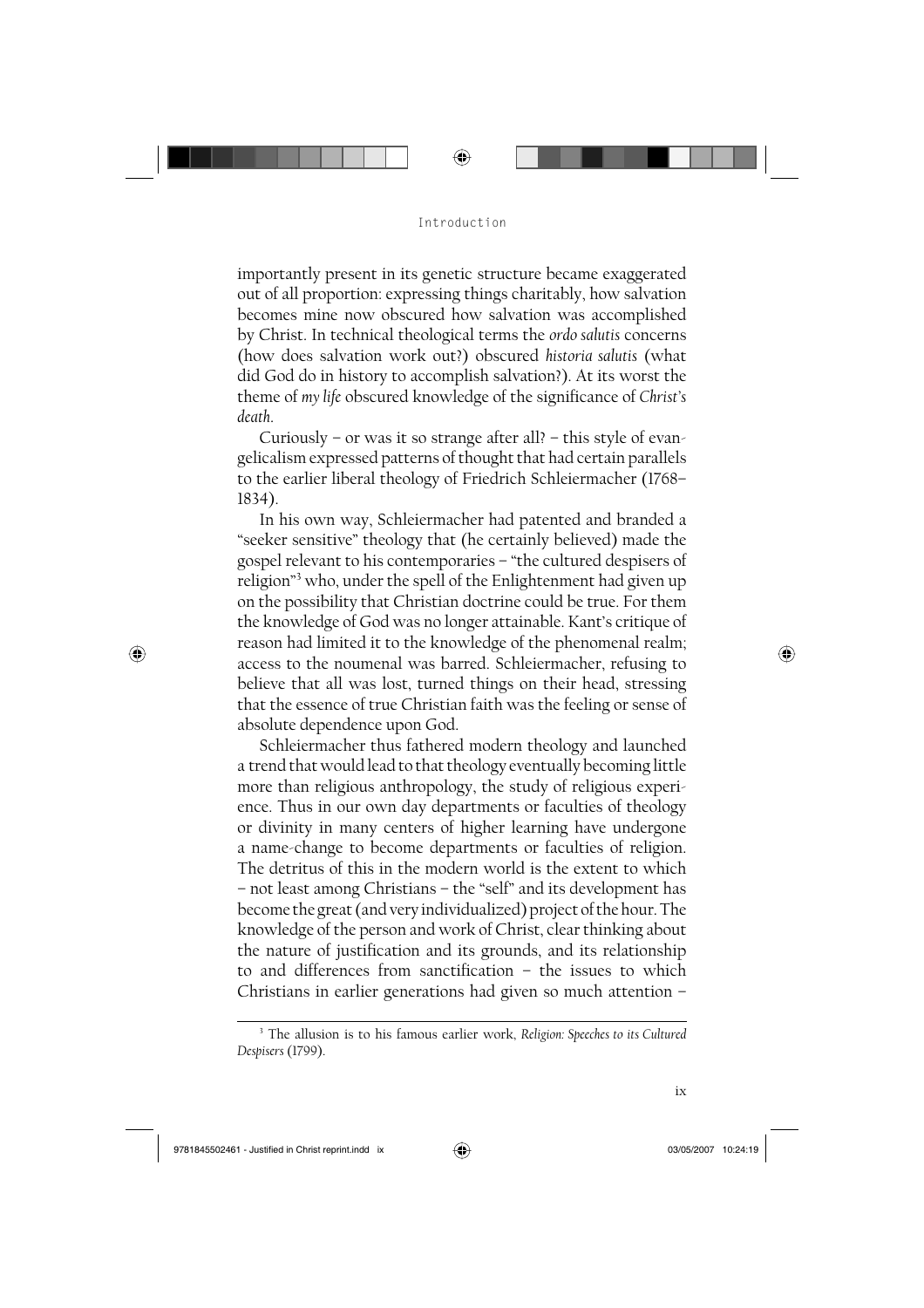

were now regarded as of marginal practical relevance. The Trinity – once the very foundation of the theological encyclopaedia – now, in Schleiermacher's theology, was relegated to what was virtually an appendix to his magnum opus *The Christian Faith* (1821–22, 2nd edition 1830). Somewhat unnervingly, the results in every recent poll of what evangelicals today apparently believe (or don't believe) suggest that a turning to the self and a de-centering of the Trinity has become pervasive in the subculture that was thought to be immune to liberalism.

When this is the ethos of the evangelical church, it is in no fit state to deal with any new wind of teaching. Hence the importance of this book.

The authors of these essays are bound together by their association with Westminster Theological Seminary in Philadelphia. They stand in a noble tradition of evangelical and reformed scholars. They share a love of learning and their very considerable academic gifts range from biblical exegesis to systematic and historical theology, from philosophical and cultural apologetics to homiletics and pastoral theology. They also share a common love for the church and aspire to serve the Christian community. They are actively involved in the life of the church, and in their own local congregations. Each of them exercises a broader influence by writing and speaking in both scholarly and popular contexts. They share the conviction that these two contexts are intimately related, and that what takes place in the academy eventually filters through to influence the preaching and teaching heard by congregations and the popular literature that Christians read.

This combination of love of learning, a passion for the gospel, and a love for the people of God brings these eight men to share a common concern that evangelicalism today lies open to influences which will damage its health and eventually destroy the coherence of its theological system and style of life.

The authors also stand in a particular epoch in the development of evangelical scholarship, and it may be worth pausing to comment on some of these trends.

Fifty years ago evangelical scholarship was small and weak. Evangelical students had few books to help them through the onslaught of liberal scholarship. Now that has dramatically changed. Evangelical scholarship virtually dominates the marketplace and

⊕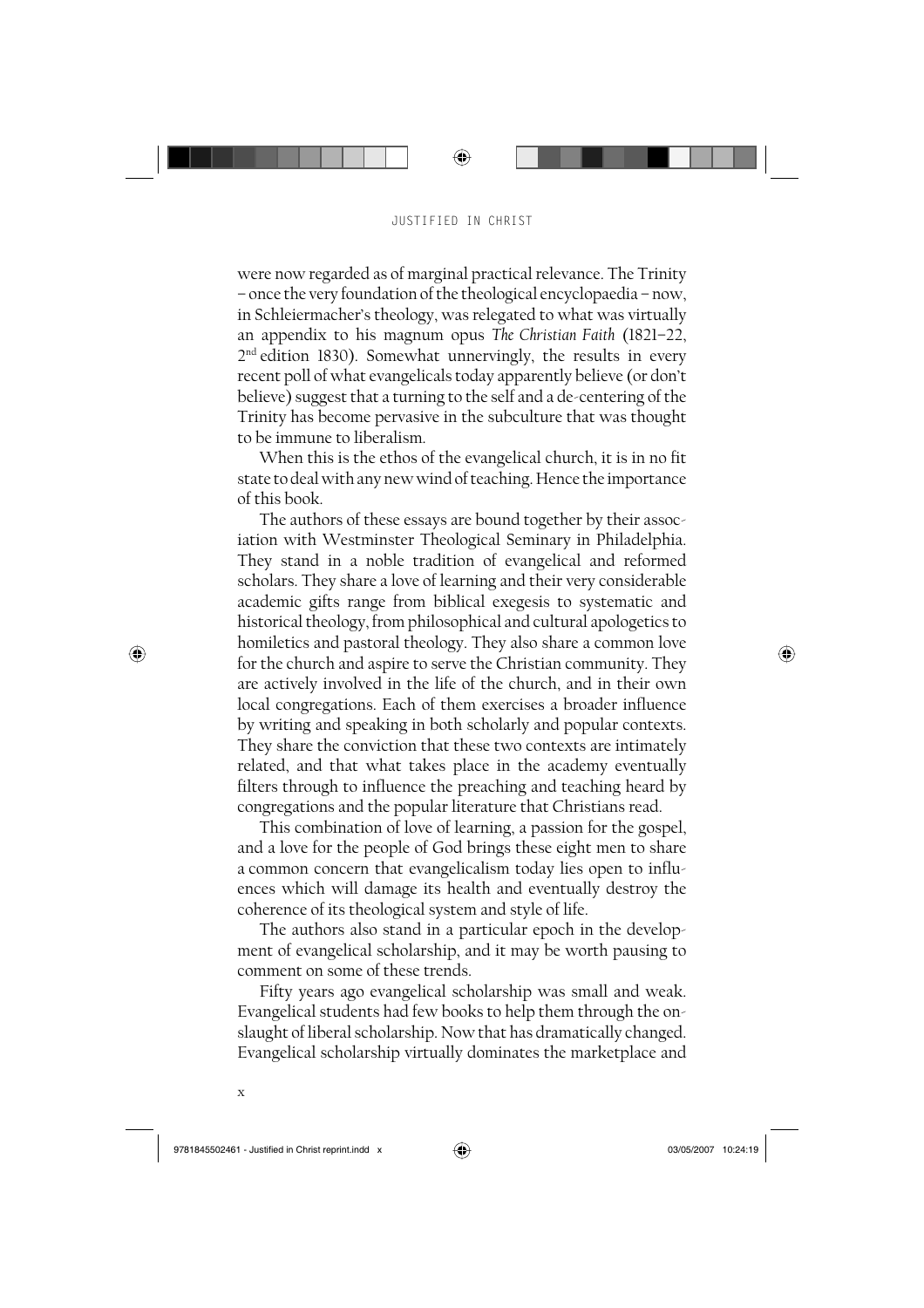

conservative works of encyclopaedic length and learning are readily available. The growth in strength of numbers and scholarly output has been little short of phenomenal – from a trickle in the 50s and 60s to a flood in the 90s. Evangelical scholarship has also grown in confidence as it has come of age. Now there is less shame attached to being "evangelical" in the sense of having an interest in Scripture as the Word of God. In the academy it is less frequently said that to be an evangelical it is necessary to lose one's mind (although it might still be said as a "put-down" of young students).

But largely unnoticed, as evangelical scholarship grew strong, two things were happening. There was a – perhaps naïve – conviction that if a new race of *biblical* scholars could be produced then theology – particularly *systematic theology* – of an evangelical kind would benefit from the knock-on effects. What was sometimes overlooked was the fact that Scripture is not pre-theological nor is biblical interpretation a-theological. It contains its own theological controls, its own "form of doctrine" (Rom. 6:17) to which believers are committed by the gospel. The theology taught in Scripture in turn provides an underlying framework for exegesis and biblical theology. The unity of Scripture makes that possible and in fact demands it. Sadly, however, the adage that scholars were "simply following the text" did not always take account of the fact that the text ought never to be isolated from its theological framework.

Without these theological controls it was only too possible for scholars who believed that they were simply following the text of Scripture where it led not to recognize the fact that the lenses they often wore for their work were ground in the historical-critical laboratory. Furthermore, much academic work involved entering the stream of scholarship at a particular point in the river, learning the rules, and playing according to them. That river offered few signs warning of the danger of the rocks that lay just under the water's surface. The presuppositions expressed in a methodology can too easily be overlooked.

 Over the decades, "new" positions have emerged in evangelical biblical scholarship. Those who developed them continued to affirm that these approaches were consistent with a confession of evangelical faith. What was too often overlooked was how similar

⊕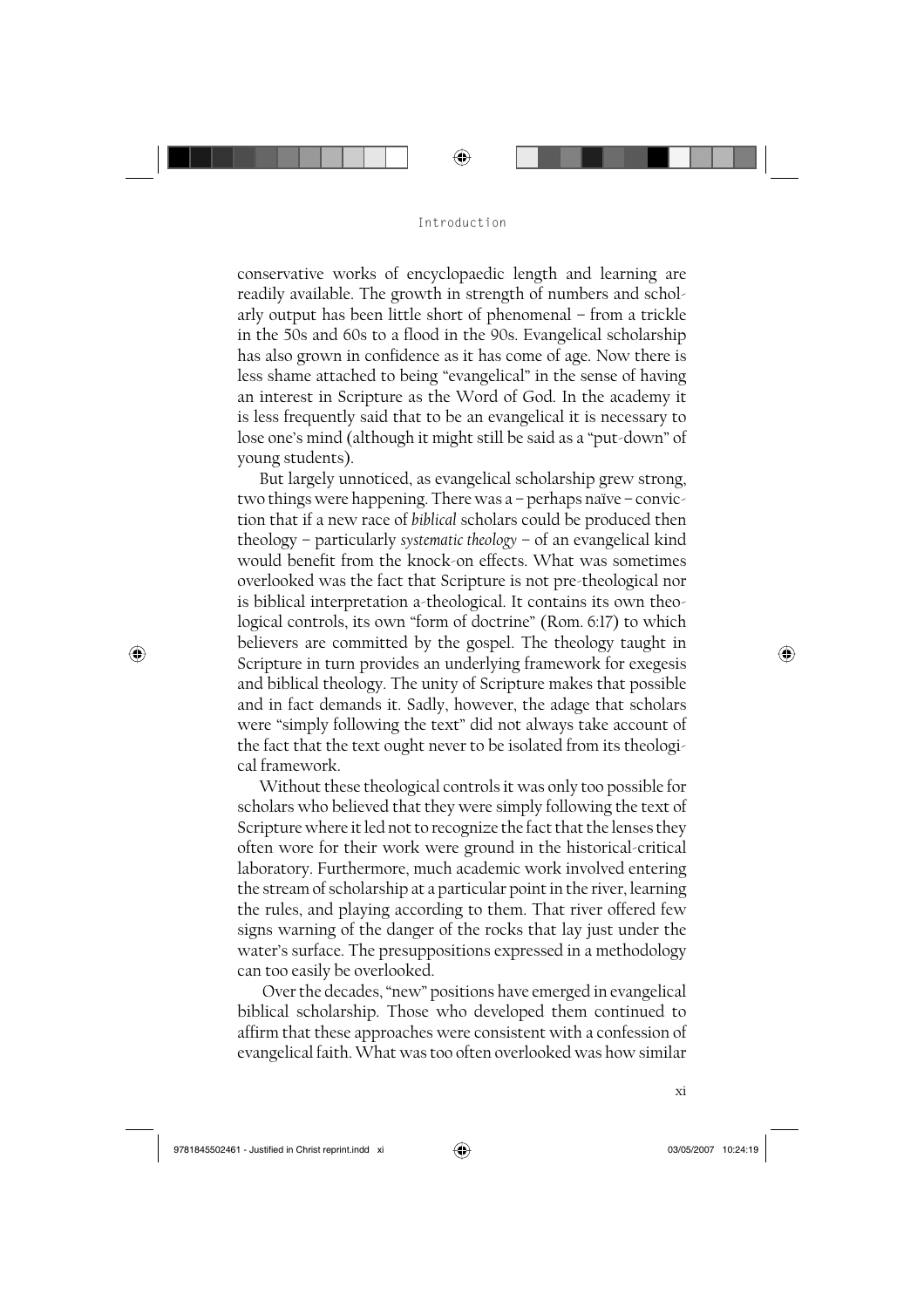

were the methods now used, and the conclusions now drawn by "evangelicals," to those of nineteenth-century scholars who were the father figures of *non-evangelical* and eventually *anti-evangelical* scholarship over a century ago.<sup>4</sup>

Eventually what is taught in the academic world filters down into the popular literature in which evangelicalism abounds, and into the pulpits and classrooms of the church.

A parallel movement can be discerned in the discipline of theology. Where there is no middle ground to speak of, and the cutting edge is found in either liberalism or evangelicalism, almost inevitably evangelicalism attracts into its orbit individuals who are less than comfortable with the verities of a past generation. They see their task, by definition, not to seek a deeper understanding of the old but to advance the new. The more imaginative and creative the mindset, the more likely it is that the old will seem confining; the envelope must be pushed out further.

These two strands have now begun to run together. Thus some members of and speakers at what were founded as evangelical academic societies or conferences, have bade farewell to the distinguishing features of historic evangelicalism (while often remaining under its banner). Inevitably this has begun to trickle down into more ground-level, grass roots writing and speaking. It would seem likely that this will continue, and that many different points of evangelical theology will be questioned and eventually the map of evangelical theology will be redrawn – almost unrecognizably.

The result of these various influences and tendencies is that the term "evangelical" is no longer as fully or as clearly articulated as it once was. Indeed the value of the term itself has come into question. If it is possible to express reservations or even deny penal, substitutionary atonement, yet remain an evangelical then the term no longer denotes what it once did. A critical concern is associated with this, because the connected issue, "What is the evangel?" is not merely an academic one; on it hangs the message of salvation the church proclaims.

⊕

9781845502461 - Justified in Christ reprint.indd xii 7818461 03/05/2007 10:24:19

<sup>4</sup> The words attributed to Thomas Carlyle were perhaps more prophetic than many of his contemporaries cared to admit: "Have my countrymen's heads become turnips when they think that they can hold the premises of German unbelief and draw the conclusions of Scottish Evangelical Orthodoxy?" John Macleod, *Scottish Theology* (Edinburgh, 1943), p. 310.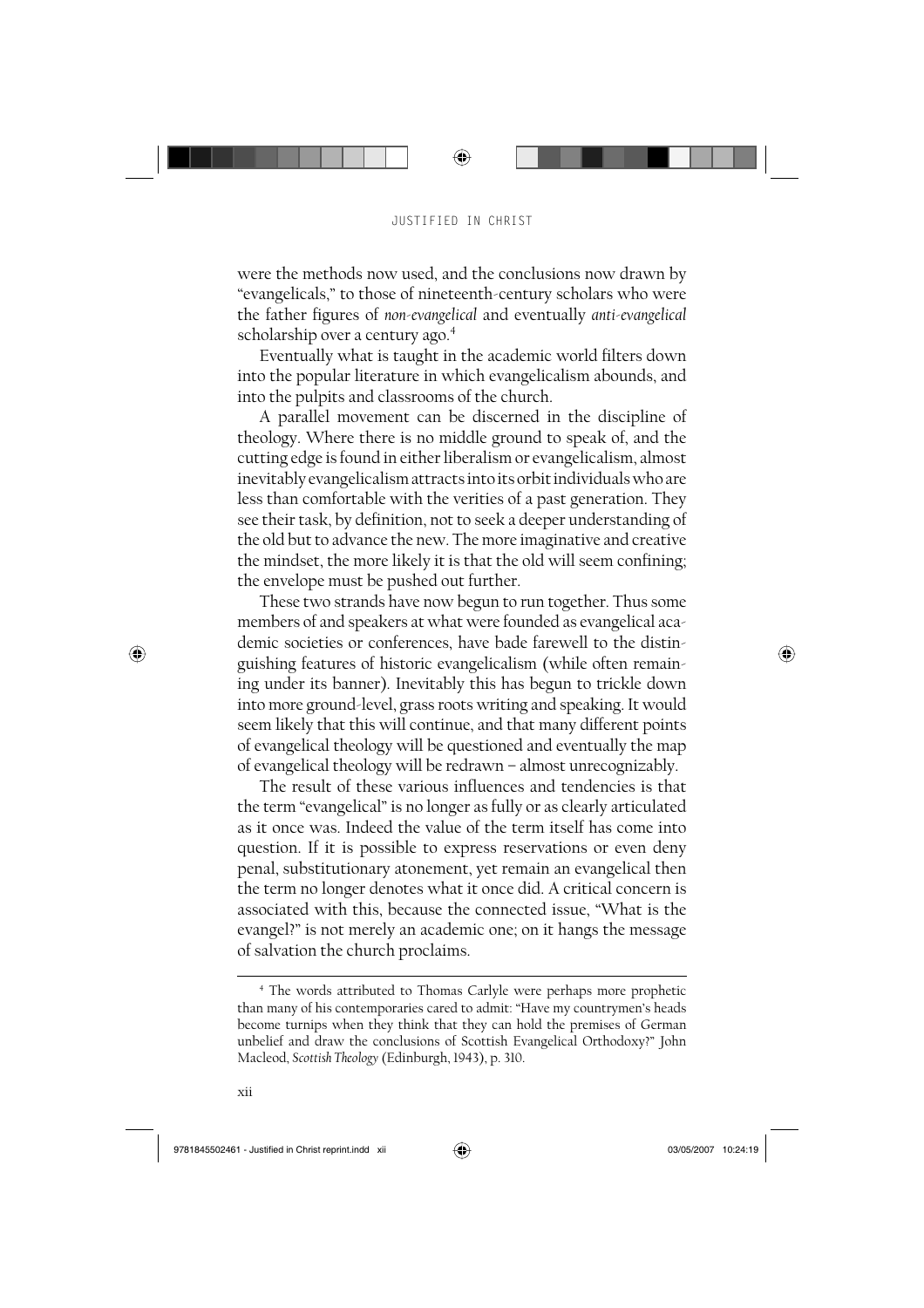

Against this background the particular cluster of issues on which this book focuses involves the obedience of Christ in his penal substitutionary sacrifice, how that obedience is imputed to individuals, and what this implies in terms of justification by faith. These intimately related issues belong to the kernel of what it means to be an evangelical, and (so evangelicals have maintained) belong to the very heart of the gospel.

The authors, it should be stressed, do not believe that salvation is received by a mere affirmation of the doctrine of substitutionary atonement and the imputed righteousness of Christ. But they do believe that unless the gospel is articulated in these terms (or worse, if they are denied) the good news about the Christ who does save and what it means to believe in him is distorted and the gospel is compromised.

As these eight essays indicate, debate over the work of Christ and its application has become a *cause celèbre* in much contemporary literature and discussion. That is true with respect to the objective aspect of the gospel: What was actually transacted on the cross in order to effect our salvation? But it is also true with respect to its application: What does it mean to be "justified" and by what means does this take place?

The more specific background to this whole book  $-$  as will soon become evident – is the authors' shared concern about the influence of what is usually referred to as "The New Perspective on Paul." It may therefore be helpful to readers less familiar with it to provide some hints to understanding what this nomenclature denotes, and to give some preliminary indication as to why it has become such a live issue among evangelical Christians today.

It is worth saying that what is in view here is a *perspective* rather than an agreed set of dogmas. It is shared by people whose views of specific Christian doctrine may differ substantially (e.g. for example, on the nature and the reliability of Scripture). For that reason, aspects of it, and its proponents, constitute something of a moving target.

The "New Perspective" began life as a new perspective on Jewish faith and religion around the time of Jesus and Paul. In essence its contention is that the Judaism of this period of the second temple was – contrary to Protestant interpretations of the past – actually a religion of grace. It was *most certainly not* a religion

⊕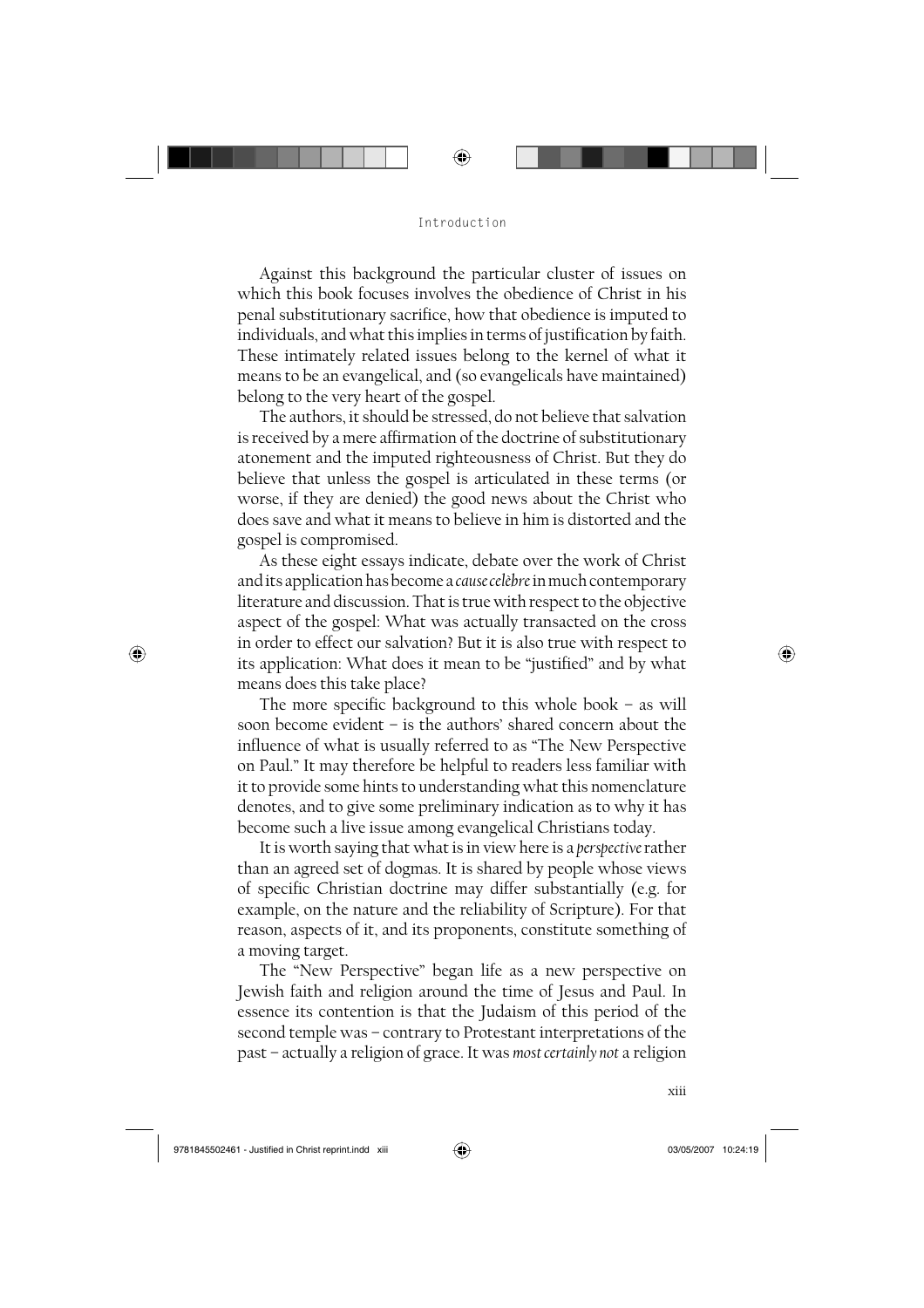

of "works-righteousness." It did not teach that salvation is earned by self-effort. Rather, it held that salvation, or entry into the covenant community, was entirely a matter of grace. Thereafter obedience to the law was the way of remaining in the community whose principal external "boundary" markers were observing the Sabbath, the rite of circumcision, and the food laws. Consequently the teaching of Jesus and especially of Paul must be read (or reread) in that light.

Hovering in the background here is a view not only of the Judaism of the first century but also of the history of the Western church since the time of the Reformation. Proponents of the New Perspective tend to emphasize that Western biblical scholarship was historically deeply influenced by the ghost of Augustine and the categories within which Martin Luther, the great German reformer, understood the gospel.

For Luther the great personal issue was how a sinful man can be justified before God. The "problem" the gospel solves was essentially that of his guilty condition before a righteous and holy God who abhors sin. Luther held that justification, being accounted righteous before God, takes place when the individual trusts in Jesus Christ who was "made sin for us, who knew no sin, that we might be made the righteousness of God in him" (2 Cor. 5:21). Like Calvin, Luther was awestruck by the wonderful exchange, in which our sins were accounted ("imputed") to Christ on the cross, and his righteousness was accounted ("imputed") to us through faith. For the Reformers, then, this "wonderful exchange" meant that a double imputation lies at the heart of the gospel. Thus justification was seen as "the standing or falling article of the church" (Luther) and "the hinge on which all religion turns" (Calvin).

Both Luther and Calvin believed that the late medieval church had distorted the gospel to the point of destroying it. They saw parallels and analogies between, on the one hand the Judaism which opposed Jesus and the Judaizers Paul encountered, and on the other the teaching of the late medieval church. They believed that in their exposition of the gospel over against Rome they were simply echoing the teaching of Jesus and Paul, and in their polemics against Rome were standing foursquare within apostolic teaching.

xiv

⊕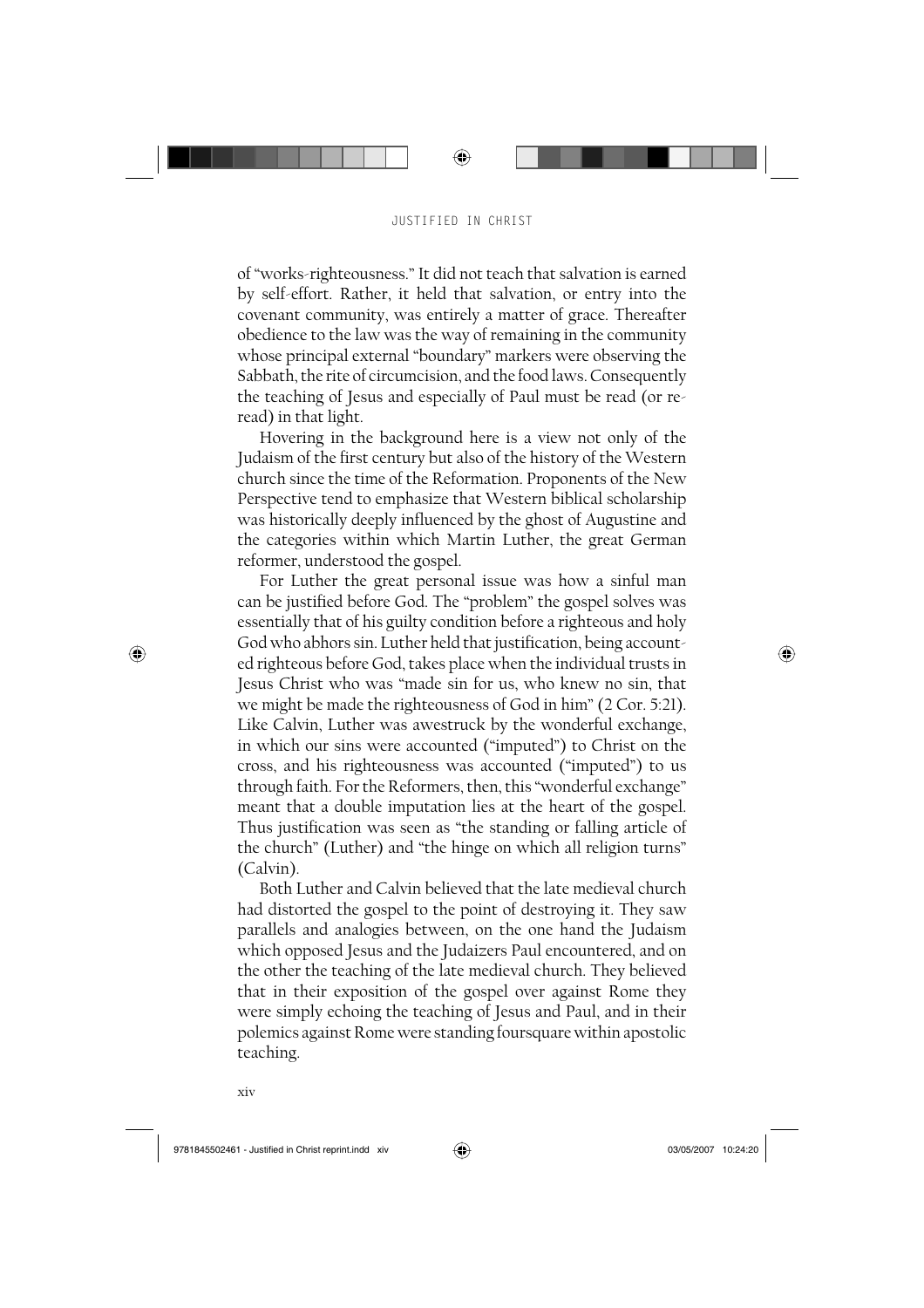

In the past century, the trickle of scholarship that once suggested this was not the whole story – or even the true story – has become a river. Notable protests were issued almost a century ago by Claude Montefiore (a Jewish scholar), and George Foot Moore. They argued that Judaism was a religion of grace, exhibited in delight in Torah. This position would later be developed in the post World War II era by three individuals.

In 1948 a Welsh scholar, W. D. Davies published *Paul and Rabbinic Judaism*, in which he argued that Saul of Tarsus was essentially simply a rabbi who found in Jesus the fulfillment of the prophecies about the Messiah. In this – admittedly a dramatic enough *volte-face* for someone who had persecuted Jesus' followers, but not in any works-grace antithesis – lay the distinguishing feature of his gospel.

In 1963 the Swedish scholar Krister Stendahl, Dean of Harvard Divinity School and later Bishop of Stockholm, published a paper in *The Harvard Theological Review* entitled "Paul and the Introspective Conscience of the West." Interestingly, in the light of its title and approach, Stendahl's essay had originally been a lecture given to The American Psychological Society in 1961. But its chief impact would not be so much on psychologists as on New Testament scholars.

Stendahl argued that the idea of the guilty conscience in Paul was a construction – a fabrication, really – of Western Christianity, in particular due to the influence of Augustine. It has always been – he believed significantly – absent in the Eastern church. Far from suffering from a burden of guilt prior to his experience on the Damascus Road, Paul in fact considered himself in a right relationship with God, "as to the law, blameless" (Phil. 3:6). His so-called "conversion" was in fact not a conversion from "guilt" to "grace" at all. Rather it was a realization that Jesus was the Messiah. Whatever he experienced on the Damascus Road, it was not a Western sinner's conversion, but rather a "call" to recognize Jesus as Messiah. Responding to this, Paul began to believe in Jesus and to proclaim him as Messiah. Paul's "sin" was not the guilt of spiritual and moral failure, but the error of persecuting the church and failing to recognize that it was the community of the Messiah. He was not a prototype Luther longing to have his guilty conscience relieved. One important development of this for

xv

⊕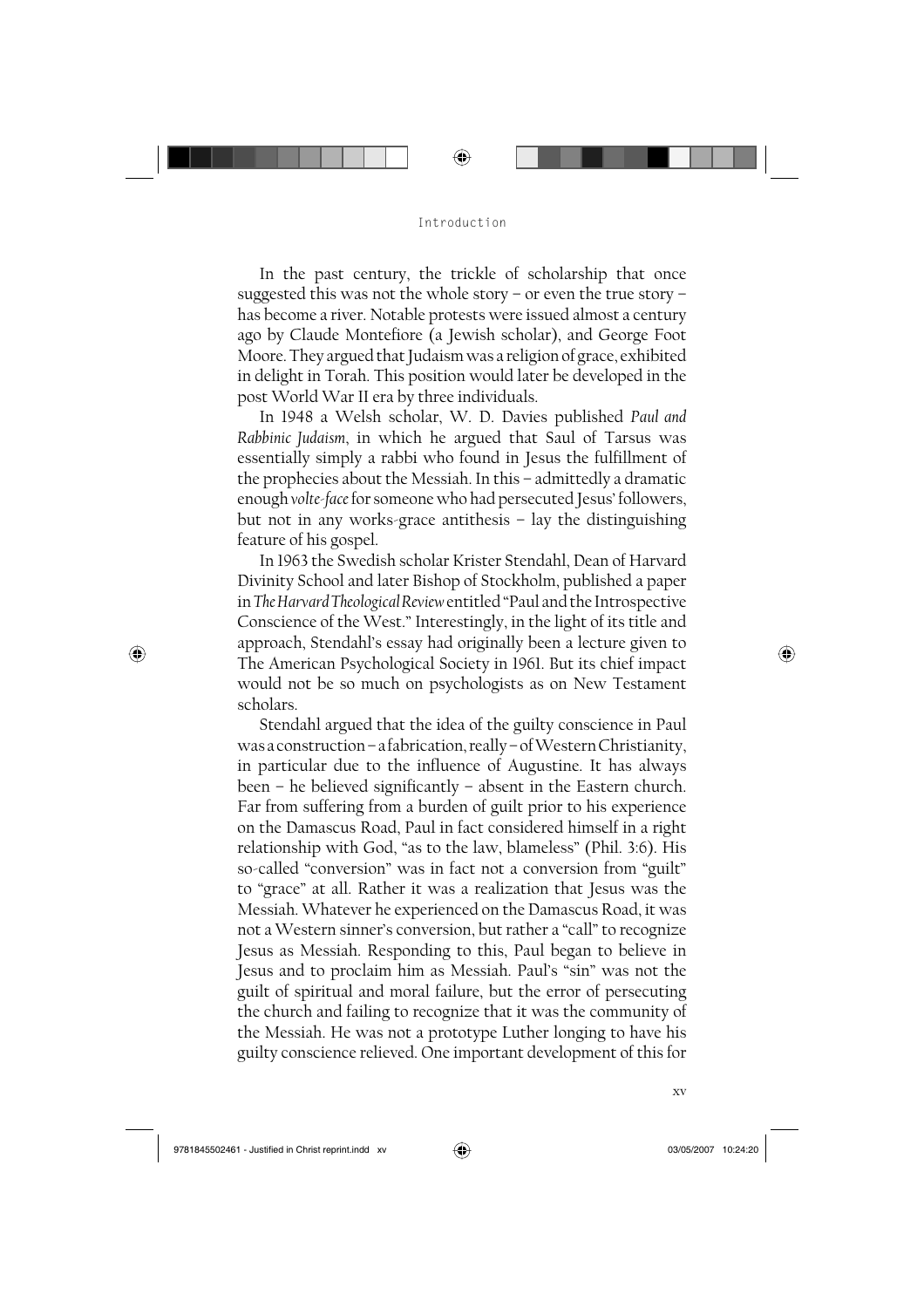

Stendahl was the contention that the heart of Paul's great Letter to the Romans (and therefore, the heart of his gospel) was therefore to be found not in Romans 1–4, but in Romans 9–11.

A sea-change came with the work of E. P. Sanders (son-in-law to W. D. Davies). His work *Paul and Palestinian Judaism5* took further the trajectory of his predecessors in a way that has revolutionized the map of New Testament, and particularly Pauline, studies in the past quarter century. Sanders' study focused on comparing *the pattern of religion* in Paul with that in Jewish literature between 200 BC and AD 200.<sup>6</sup> Judaism, Sanders argued, was a religion of "covenantal nomism." A right relationship to God is established by his gracious covenant. Obedience preserves the individual in that position. The sacrificial system provides for failure. The key element in his thesis was that this "pattern of religion" is not dissimilar to the pattern of religion which we find in Paul the Christian – a pattern of grace, not a pattern of self or worksrighteousness.

How does such a view impact the way Paul and his teaching are interpreted? It immediately raises a question about how his conversion is to be analyzed.

Sanders argued that our access to this is by reasoning from the solution to the problem. What was unveiled to Paul on the Damascus Road (i.e. what was the solution?)? It was: Jesus is the Messiah. Saul's problem therefore was not that he was seeking salvation by his own works, nor that he was racked by a guilty conscience; it lay, rather, in his failure to recognize Jesus as Messiah for all, and in the implications (persecution) that resulted from his blindness. In summary, in perhaps Sanders' best-known sentence: "this is what Paul finds wrong with Judaism: it is not Christianity."<sup>7</sup>

This being the case Paul's problem with the Judaizers was not that they were smuggling works-righteousness into salvation, but that, by their insistence on the traditional boundary markers, they were *excluding* those whom the Messiah *included* in his community. For if salvation required the observance of those markers, (i) Gentiles would be excluded from God's people, and therefore (ii) Christ would have died in vain.

⊕

<sup>5</sup> London, 1977.

<sup>&</sup>lt;sup>6</sup> Significantly, the book carried the subtitle *A Comparison of Patterns of Religion*.

<sup>7</sup> *Paul and Palestinian Judaism*, p. 552. The emphasis is Sanders' own.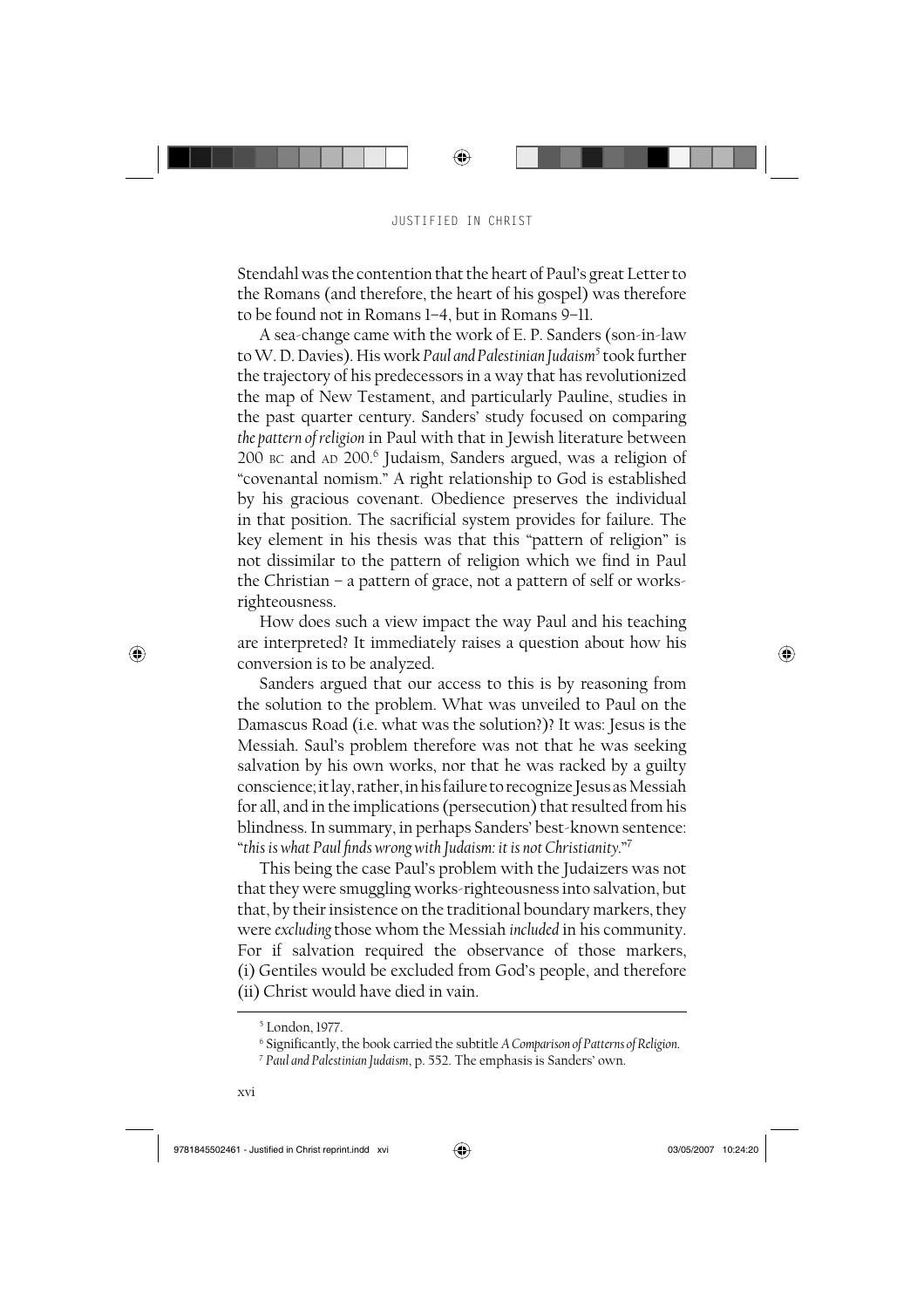

Sanders' work became the starting place for much contemporary rethinking of the New Testament. For scholars, of course, a Copernican revolution is always a highly productive event. Indeed it would be difficult today to write a paper or monograph on New Testament theology without at least paying lip-service at the shrine of the New Perspective. While some who once did so have changed their minds as their thinking has progressed, in the English-speaking world (where the New Perspective has most rapidly gained ground) the output of two British scholars has attracted a great deal of attention: James D. G. Dunn, formerly Lightfoot Professor at the University of Durham (usually attributed with coining the expression "new perspective on Paul") and N. T. Wright, coincidentally now Bishop of Durham in the Church of England. Without the influence of these two high-profile scholars it is likely that the New Perspective would have taken much longer to impact the evangelical church.

Like a considerable number of contemporary scholars, both of these authors have evangelical backgrounds, were active as students in the Inter-Varsity Fellowship (now Universities and Colleges Christian Fellowship) and in the British scholarly society associated with it, The Tyndale Fellowship. They draw differing exegetical and theological conclusions from their new perspective – and this underscores the importance of the term "perspective." But in general they share the view that Paul's concern (e.g. in Galatians and Romans) was not that of grace over against works, or the pursuit of a self-righteousness, but the requirement, for fellowship, of the works of the law, in particular, the familiar "boundary markers" of circumcision, Sabbath, and the kosher food laws, contrary to the gospel way of faith in Messiah Jesus. For them too, Judaism was essentially a religion of grace, not of worksrighteousness. Thus, when Paul speaks about "justification" he is not in fact talking about "the way in" but describing the status of those who already are in.

In essence, therefore, Saul's conversion was not at all like Augustine's, or Luther's, or Bunyan's, nor are his polemics like that of Augustine against Pelagius, or Luther against Rome, or for that matter Bunyan's against high Anglicanism.

The obvious implication of this, however guardedly or palatably stated, is that traditional Protestantism has misunderstood Paul

xvii

⊕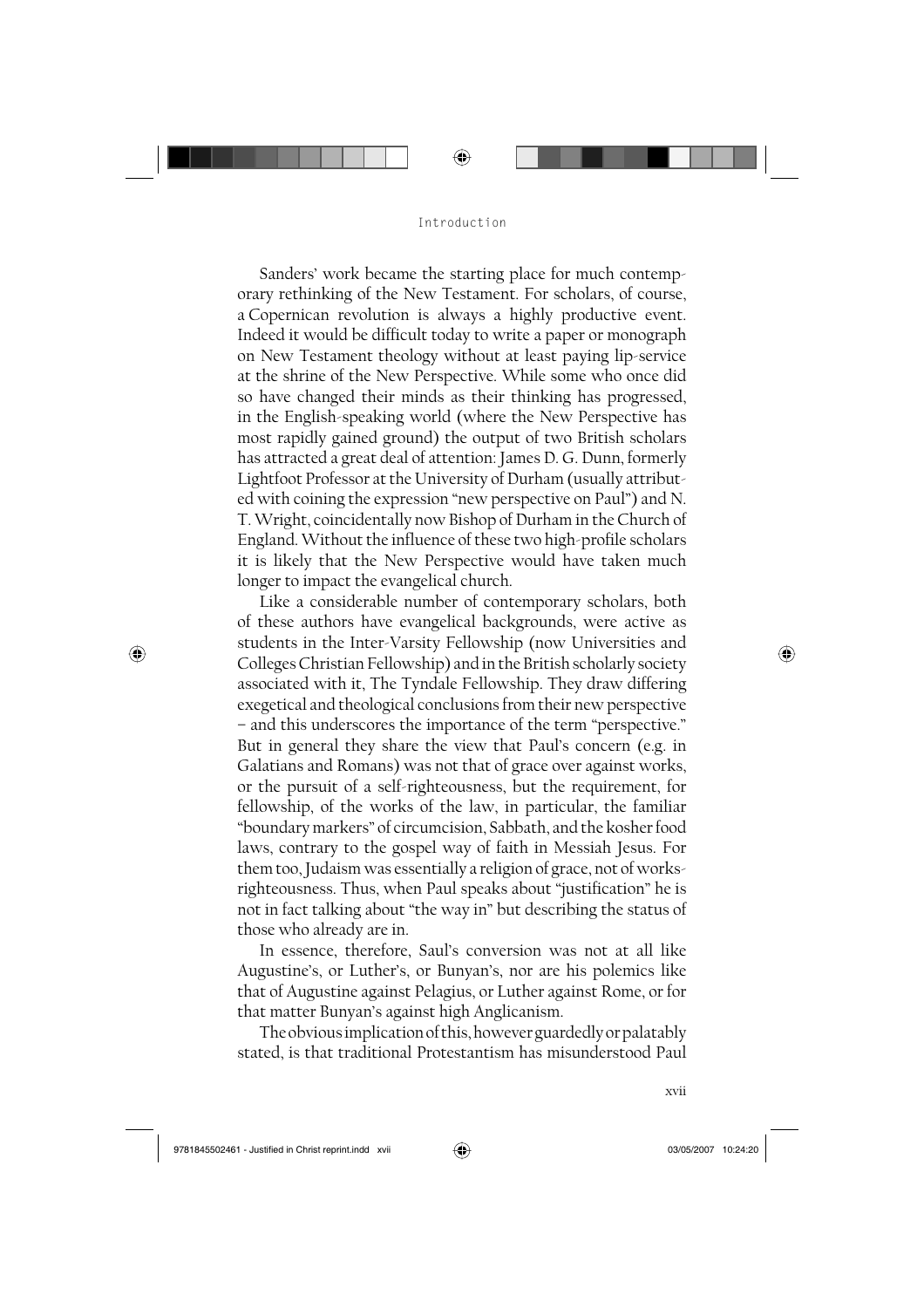

JUSTIFIED IN CHRIST

and with him Judaism. It has read Jewish religion and especially the Pharisees through Lutheran eyes, and mistakenly viewed Judaism through the lenses of the errors of Rome.

The "New Perspective" is seen to offer several benefits to the contemporary church. For one thing, it alleviates the charge that the Christian gospel, and in particular the apostle Paul, are guilty of anti-Semitism in the sense of misrepresenting true Judaism. For another, its implication would seem to be (and is sometimes virtually stated to be) that the conflict of the Reformation could have been avoided if both Roman Catholic and Reformation theologians had been able to understand the true nature of the gospel. Then both could have recognized their errors and arrived at... yes, a new perspective! The New Perspective then becomes a great – perhaps *the* great – ecumenical alchemy. Moreover, its focus on Jesus' Lordship as Messiah is seen to provide a solid foundation for a this-worldly Christianity that engages in social and political action.

The critical side of this emerges in the conviction that this perspective recovers the true biblical gospel, and saves evangelicalism from part of its own history. Evangelicalism can live and breathe because it knows that salvation is by grace; but it has employed a false anatomy to understand and express how the heart of the gospel functions. This is particularly clearly articulated by N. T. Wright. Critiquing the view that the doctrine of justification by faith is the gospel, and that the gospel is "an account of how people get saved" he affirms, rather, that

'The Gospel' is the announcement of Jesus' lordship, which works with power to bring people into the family of Abraham, now redefined around Jesus Christ and characterized solely by faith in him. 'Justification' is the doctrine which insists that all those who have this faith belong as full members of this family, on this basis and no other.<sup>8</sup>

Several things are worth noting here.

The first is that the implied critique of evangelicalism is a caricature. Doubtless the caricature exists – we have already noted the evangelical slide into focusing on experience. At that level we

xviii

⊕

<sup>8</sup> *What St Paul Really Said*, pp. 132-133.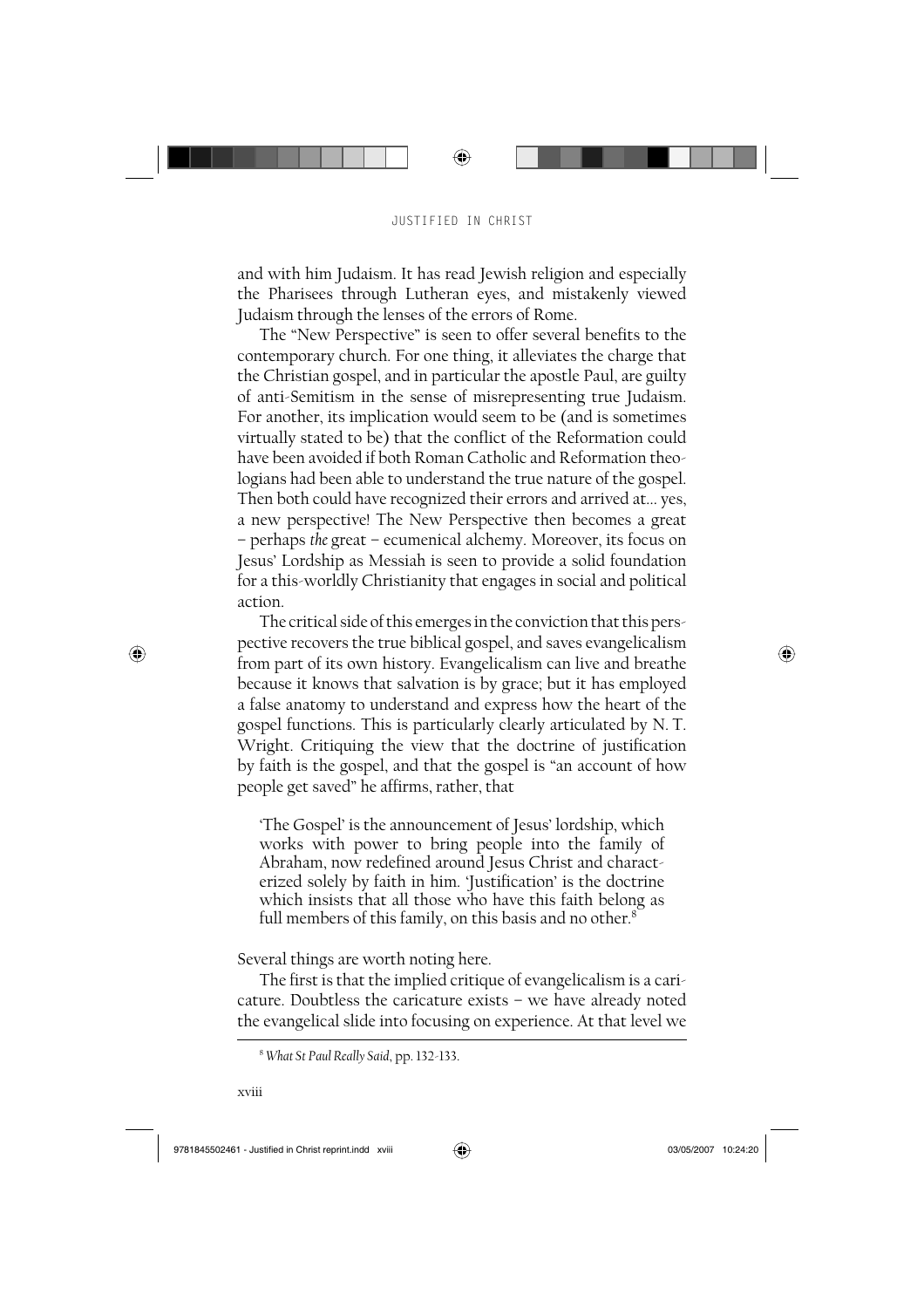

can agree. But it is, nevertheless, a caricature, not the real thing. For the idea that justification by faith (or thinking that one is justified by believing in justification by faith) is the whole of the gospel has never been the foundation of historic evangelicalism.<sup>9</sup> The work of Christ has always been foundational to everything else. Nevertheless, evangelicalism has always maintained that the "way in" is justification by faith.

The second thing to note here is not so much what is said – which, by its use of biblical language and categories may seem to be nuanced towards the language of historic evangelicalism – but what is *not* said. There is here no specific reference to the atonement, far less an explicit confession of Christ's death as penal and substitutionary. It is not denied. It might be said that this is surely covered by the way "Jesus' lordship ... works with power." But its absence is telling. There are elsewhere references to key evangelical ideas (propitiation, for example, although in this writer's view not adequately set within the context of a thorough exposition of divine wrath that evokes the horror of Romans 1:18ff, or Revelation 6:12ff). What is clear is that central to this vision of the work of Christ is not so much atonement as penal substitution but Christ's victory over the "principalities and powers." This view, when popularized by the Swedish theologian Gustav Aulén's book *Christus Victor* (1931), certainly had in view a reconfiguring of the gospel – and in Aulén a de-emphasizing (even repudiation) of penal substitution as the heart of the atonement and therefore of the gospel.

It should not be surprising, therefore, that also associated with this view is a denial of the imputation of Christ's righteousness to believers. This is argued in part on the basis that righteousness is an *attribute* of God and in the very nature of the case, attributes cannot be "imputed." The implication of this view is – logically and inevitably, even if not always recognized – that our sin cannot

⊕

<sup>9</sup> In an illuminating personal note Bishop Wright comments on the "vital and liberating point" which he first met in the work of the sixteenth-century Anglican theologian Richard Hooker, that one is not justified by faith by believing in justification by faith (*What Saint Paul Really Said*, London, 1997, p.159). What strikes one as curious about this statement is that while such a discovery would indeed be liberating, one would be hard pressed to find an intelligent evangelical in the history of the church who has taught such a distorted view of the gospel.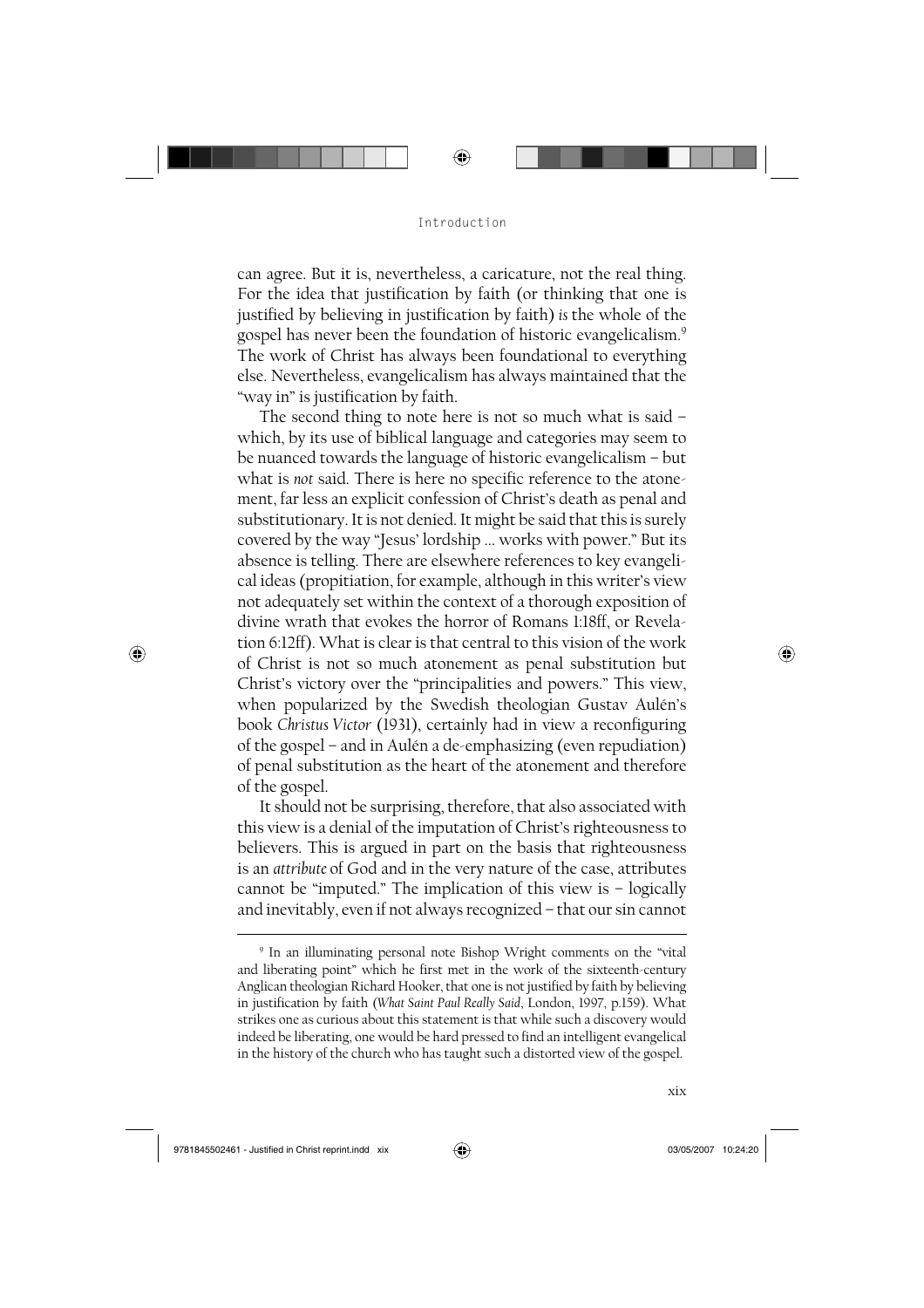

therefore be imputed to Christ. For my sin is also an *attribute* – *my* attribute! – and if an attribute cannot be imputed to another, it is not only Christ's righteousness that cannot be imputed to me but, alas, my sin cannot be imputed to Christ. Thus the very heart of the evangelical faith is eviscerated.

A third thing should be mentioned here. It has been implied and sometimes stated by adherents of the New Perspective that the Reformers were mistaken in virtually equating the Judaizers who plagued the church with the "salvation without grace" teaching they saw in late medieval church life. But this seriously misconstrues if not misrepresents the historical situation.

In fact the late medieval church was almost obsessed with grace – and how the individual gets "more" of it by doing what he can. The Reformers well understood that Roman Catholic theology did not outright deny the necessity of grace. Rather they recognized that the "grace" referred to was really not grace at all – since its reception was so conditioned on a man's good works. To say "grace" is by no means the same thing as to understand or teach "grace." One should never be misled by the regular occurrence of the word "grace" into assuming that a biblical understanding of grace is well understood.

The result of this – paradoxically – is that at times one has the impression that the New Perspective fails to notice a strikingly similar phenomenon in Second Temple Judaism, or glosses over it when it appears: the use of the language of "grace," when in context the "grace" in view is conditioned on man. It is in fact compromised grace, not true grace. It turns out, after all, that while the pattern of the Old Testament's teaching is that fellowship with God is by pure grace, that grace is at times greatly dis-graced in the rabbinical literature, as it frequently was in the history of the covenant people. Even the notion that the reason Yahweh is so gracious to his poor people is *because* they have suffered so much turns out to be grace compromised by its conditionalism: there is a reason to be found in man to "explain" why, or to whom, God is gracious. But true grace cannot thus be qualified without being distorted.

More might be said about the question of whether or not Paul experienced a "guilty conscience" before he yielded to Christ. It seems to the present writer that the relationship between Saul

⊕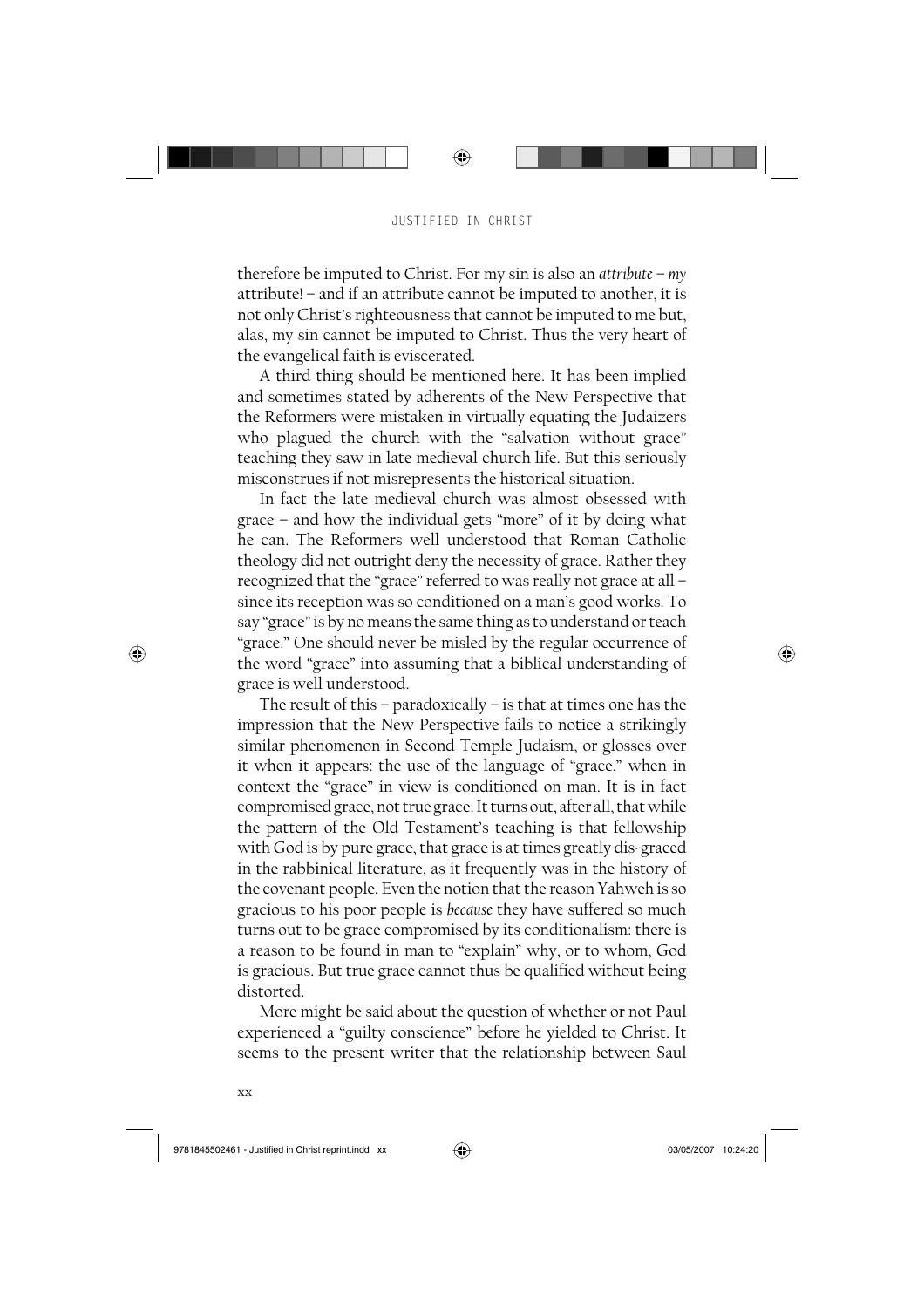

of Tarsus and Stephen, the likelihood that they were members of the same synagogue (or synagogue group) in Jerusalem, the fact that Saul had never been excelled by any of his peers ... until he met Stephen, and the role that the law against coveting seems to have played in Saul's life, all suggest that much more was involved in his Damascus Road experience than a call to recognize Jesus as Messiah.

The New Perspective has proved to be attractive to a number of evangelicals who are concerned about the state into which historic evangelicalism has fallen, with its focus on the self and subjective experience. For with the New Perspective comes an emphasis on Scripture as story, on the history of redemption, on biblical theology, on the objective rather than the subjective, and a renewed emphasis on the community of the church and sacraments and on the social implications of the Lordship of Jesus Christ.

The authors of these essays share these concerns. They belong to an old tradition, indeed an older tradition, that has long guarded redemptive history, biblical theology, the life of the church, and the implications for the redeemed of the Lordship of Christ. Readers may readily spot here the influences of Abraham Kuyper and Herman Bavinck, Geerhardus Vos and Cornelius Van Til, Herman Ridderbos and John Murray, and behind them all John Calvin. It would be hard to find a group of evangelicals more aware of the dangers of a subjectivism or a pietism that focuses on faith rather than on Christ, on an experience of justification rather than on the cross. They are well-versed in the gospel, and its maintenance is their chief concern. In all of their discussions of justification in Pauline theology, historical theology, confessional theology, and in its philosophical, cultural, and pastoral implications they are concerned to guard what is of "first importance": "That Christ died for our sins in accordance with the Scriptures ..." (1 Cor. 15:3).

Much more could be said here, even by way of introduction. But before raising the curtain for the contributors to this volume to step on to center stage, it may be helpful to provide a road map to the journey on which the following pages take us.

Richard B. Gaffin Jr. opens this symposium with an important essay on the relationship between justification and eschatology, underlining that justification has a "last day" quality about it, because it is integrally related to the resurrection-justification

xxi

⊕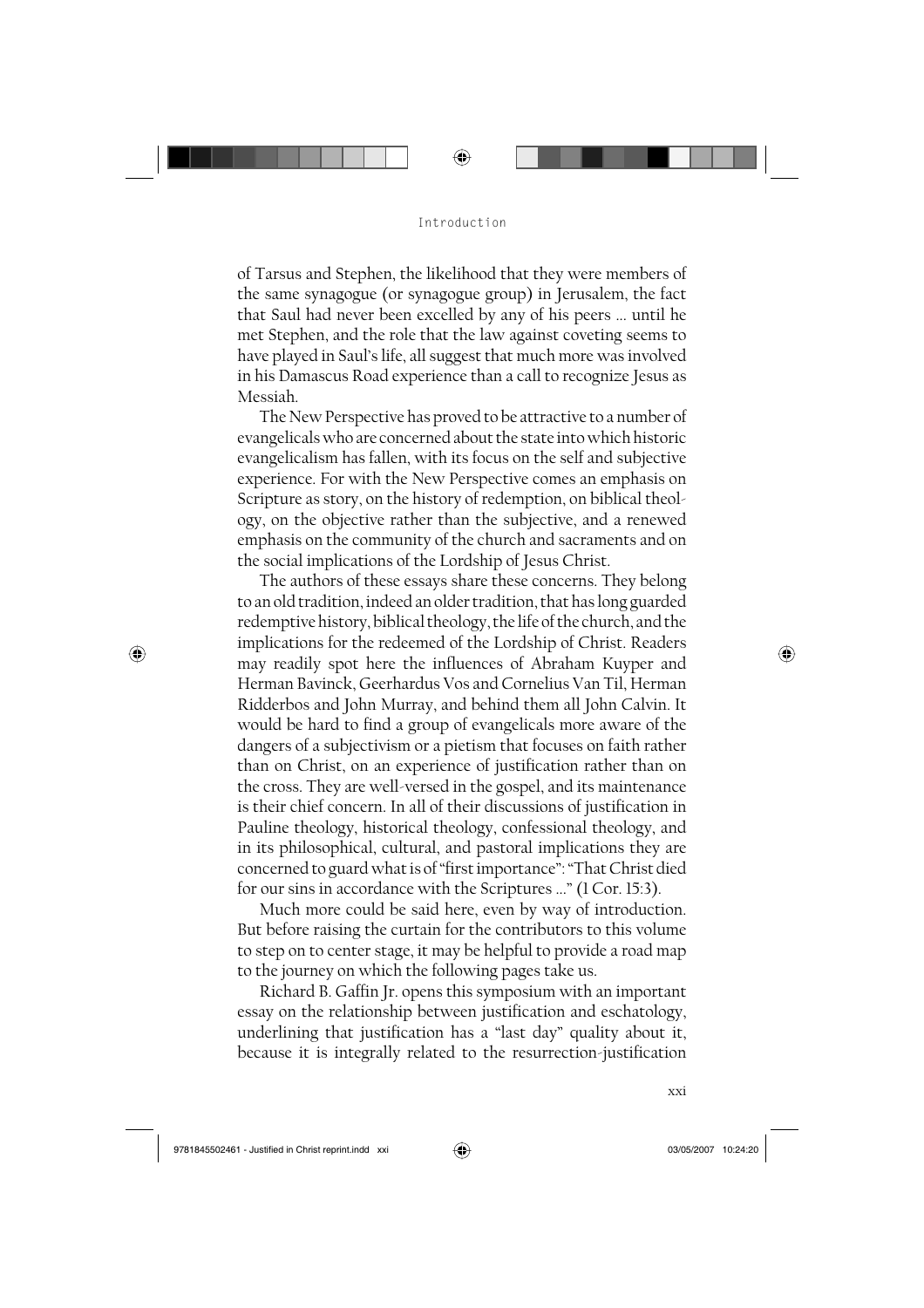

of Christ. Like adoption, with which it goes hand-in-hand in the gospel, justification is a present and perfect reality which anticipates a future realization. But how are these two "moments," the present day and the last day related to each other? Dr. Gaffin proves a safe guide home for the Christian in insisting that the final declaration of justification, as the fruition or publication of present justification, is never rooted in anything but the finished work of Christ.

Lane G. Tipton then builds upon Dr. Gaffin's work in expounding the importance of union with Christ. Rooted in a careful study of several important passages of Scripture, Dr. Tipton articulates the genius of this union in terms of the New Testament's teaching on the distinct but inseparable, contemporaneous but eschatological nature of all soteriological benefits. He then discusses how well, or otherwise, this apostolic teaching is reflected in a variety of theologians, including an extended discussion of the work of N. T. Wright in this area,

This sets the scene for a series of historical-theological contributions. The first of these is authored by Peter A. Lillback, the current President of Westminster Seminary and also a Reformation scholar in his own right. He examines the views on justification of various Reformation figures, including Lutheran, and points to the genius of Calvin's formulation of the dual, distinct yet inseparable covenant benefits of justification and sanctification. Thus Calvin teaches a forensic justification that can never be confused with sanctification, yet never exists without moral renewal.

Two contributions follow which draw upon and explore the rich theological discussions of justification in the seventeenth century. Carl R. Trueman develops the study of the Calvinist tradition with a careful essay on the teaching of John Owen the great English Puritan theologian (perhaps the greatest English theologian, period). Setting his exposition of justification against the background of the theological subcultures in the seventeenth century (not least that of Socinianism), Dr. Trueman underscores the clarity and depth of Owen's exposition of Christ's active and passive obedience and righteousness. Here is "Reformed orthodoxy at its best."

Before leaving the seventeenth century, Jeffrey K. Jue invites us to linger at the Westminster Assembly's debates and discussions



⊕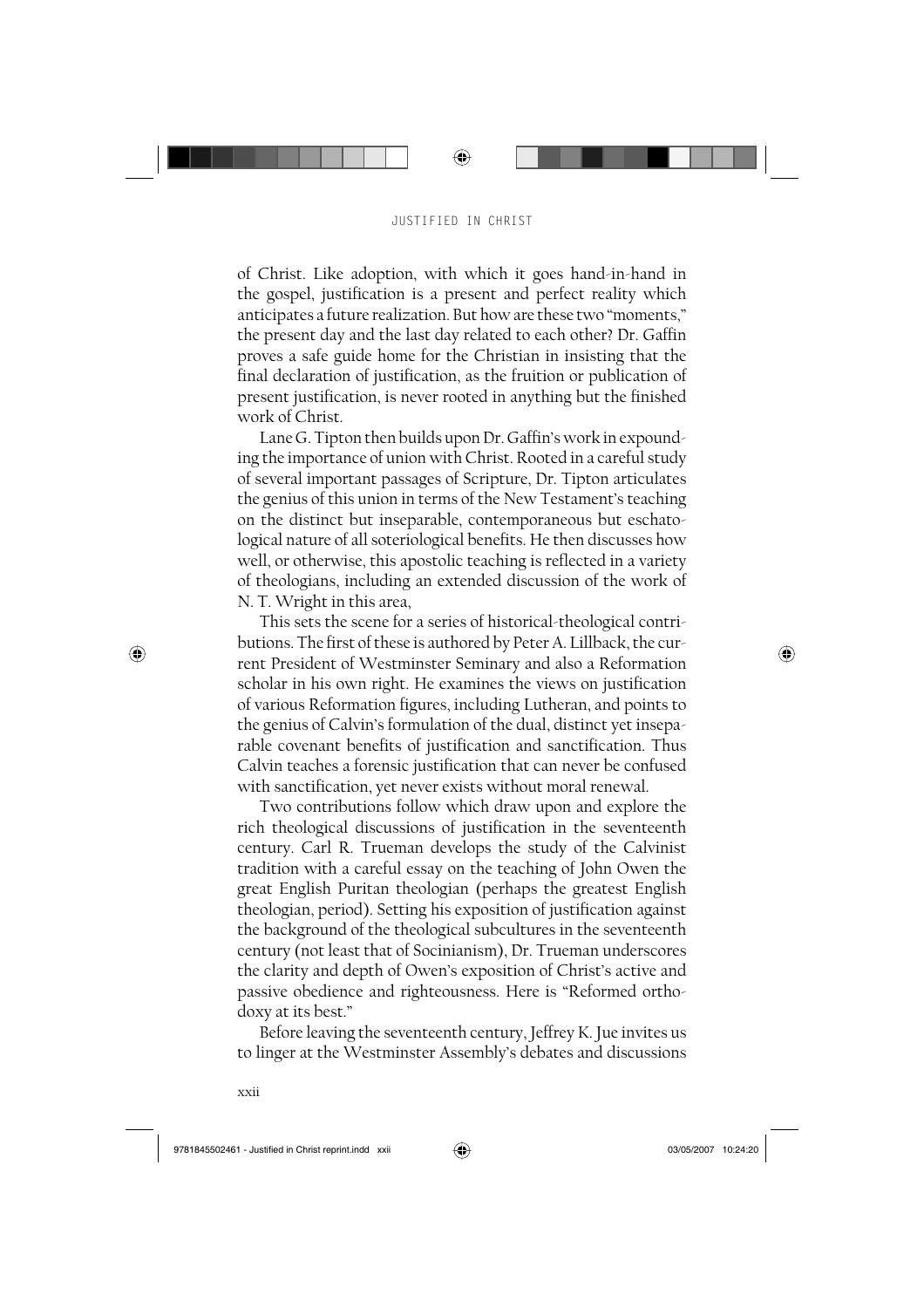

of justification. This, as will soon be clear, is of more than merely historical interest in view of current claims that the Westminster divines glossed over the classical distinction of active and passive obedience in their statements on the work of Christ and in their exposition of imputation. Dr. Jue patiently lays out not only the historical evidence from the debates of the Assembly, but also sets them within the historical-theological context without which they have been misinterpreted. By way of conclusion he draws a striking parallel between views associated with the "New Perspective on Paul" and that of seventeenth-century Arminians.

William Edgar not only advances the discussion into the following century and beyond, but also takes us into the climate of the French Revolution and the rise of the modern world. Moving easily in the philosophical and cultural milieu of Europe, he offers some illuminating reflections on humanity's need of  $-$  and substitutes for – atonement. Arguing, in the words of one of his subheadings, that "Warm embrace is not justification" Dr. Edgar calls us back to the foundation of the finished work of Christ.

This leads us to an essay by K. Scott Oliphint on covenant faith. Justification is "by faith." But what is "faith" and in what sense is it related to justification? Dr. Oliphint takes up the question (much discussed in the work of proponents of the "New Perspective") of the meaning of Paul's phrase *pistis Christou*. He brings forward important considerations for maintaining the classical understanding that this refers to the faith of the believer in Christ, not to the faith or faithfulness of Christ.

Finally, J. Stafford Carson brings these discussions to a conclusion by examining the pastoral implications and value of the doctrine of justification by faith. In passing he notes ways in which the dilution of the doctrine not only involves an abandonment of traditional formulations but actually endangers the truth of the gospel.

Two "bonus tracks" complete this volume. The first is a valuable bibliography compiled by Professor Alexander Finlayson that provides an essential starting point for further study. The second is the brief but seminal monograph by the late Professor John Murray, entitled *The Imputation of Adam's Sin*. In a variety of ways Professor Murray's influence and mantle have fallen on the contributors to this book, some because they were his students, all

xxiii

⊕